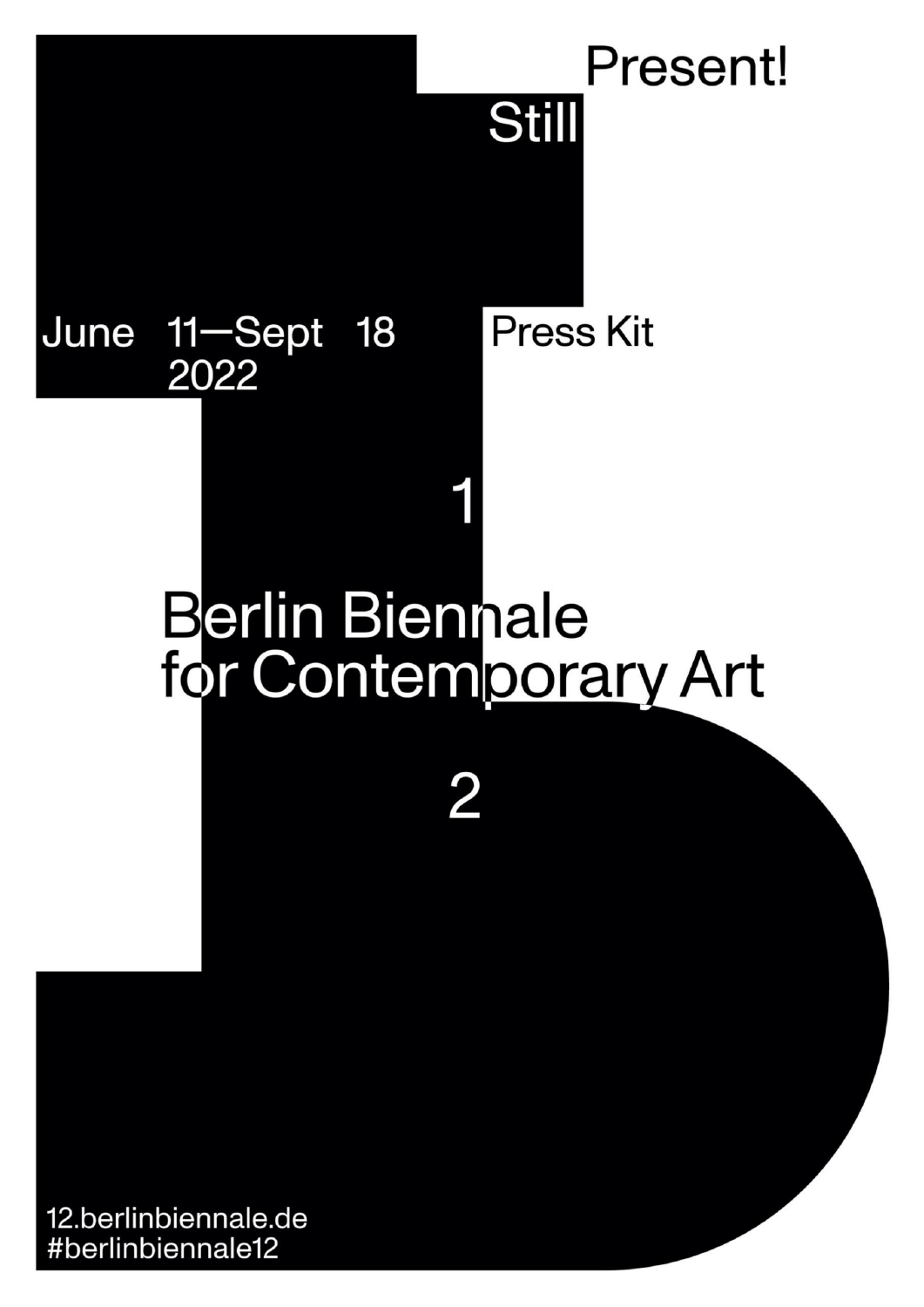## **Index**

- 1. About the Exhibition
- 2. Curatorial Statement (excerpt)
- 3. Biographies
	- Kader Attia
	- Artistic Team
- 4. Exhibition Venues
- 5. Artists per Venue
- 6. Public Program
	- Mediation Program
	- Discursive Program
	- Film Program
	- Events
- 7. *BB12 Curators Workshop: It Speaks to Me*
- 8. Fact Sheet
- 9. Publication
- 10. Merchandise
- 11. History of the Berlin Biennale
- 12. Support and Media Partners
	- Overview
	- Main Funder: German Federal Cultural Foundation
	- Partner: Light Art Space
	- Project Support: Volkswagen Group
- 13. Press Contact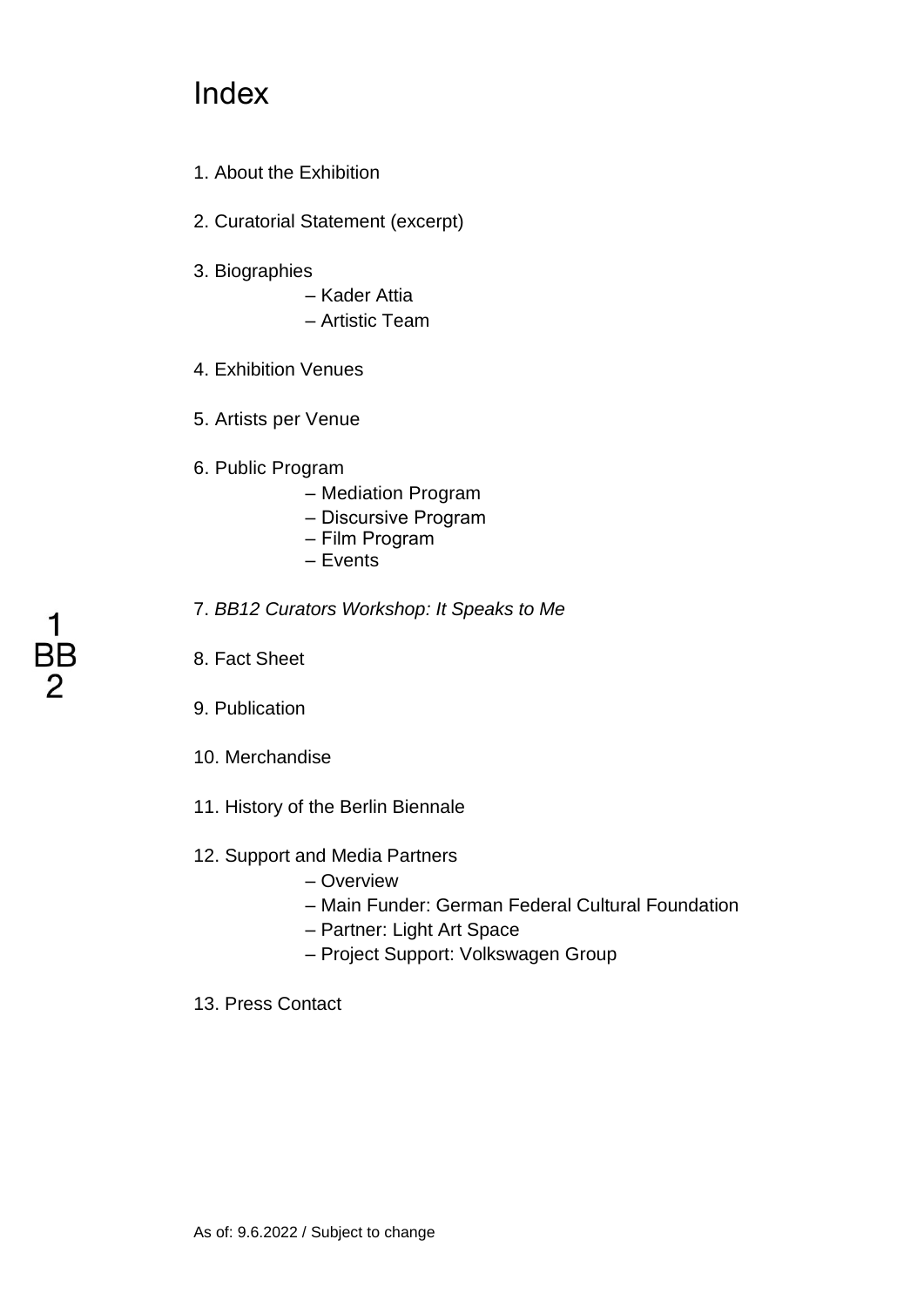## 1. About the Exhibition

As diverse and varied as the worlds that comprise our current human reality are, they subsist amid the waste and cacophony that traverse global capitalism's frantic and destructive race toward production. Since the onset of modernity, our planet has endured successive and ruinous changes that have accelerated alarmingly from the start of the third millennium. The place to which we have arrived today is not by chance: it is the result of historical formations constructed over centuries. In fact, the present world is the way it is because it carries all of the wounds accumulated throughout the history of Western modernity. Unrepaired, they continue to haunt our societies.

On the occasion of the 12th Berlin Biennale for Contemporary Art, artists from around the globe engage with the legacies of modernity and the resulting state of planetary emergency. They map the world with its ruptures and contradictions, create countertrajectories to the colonial narrative, and propose decolonial strategies for the future. How can a decolonial ecology be shaped? What role can non-Western feminist movements play in the reappropriation of history? How can the debate on restitution be reinvented beyond the return of plundered goods? Can the field of emotion be reclaimed through art?

### **Learn more about the works of the 70 artists and artist collectives [here.](https://12.berlinbiennale.de/artists)**

The 12th Berlin Biennale takes place from June 11 to September 18, 2022 and is curated by Kader Attia in collaboration with Ana Teixeira Pinto, Đỗ Tường Linh, Marie Helene Pereira, Noam Segal, and Rasha Salti.

The exhibition is on view at: Akademie der Künste, Hanseatenweg and Pariser Platz, Dekoloniale Memory Culture in the City, Hamburger Bahnhof – Museum für Gegenwart – Berlin, KW Institute for Contemporary Art, and Stasi Headquarters. Campus for Democracy.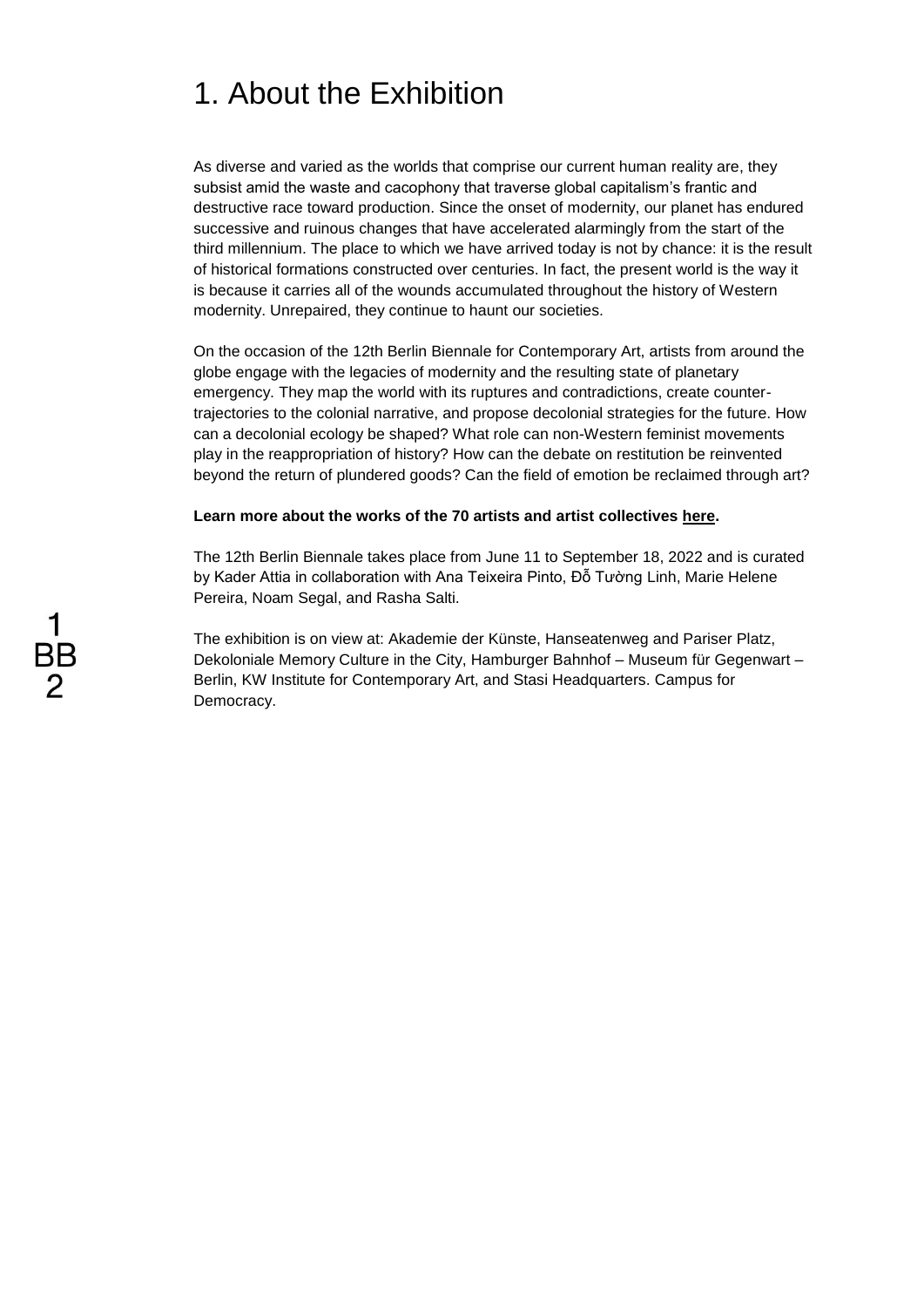## 2. Curatorial Statement

#### *Still Present!*

"As diverse and varied as the worlds that comprise our current human reality are, they subsist amid the waste and cacophony that traverse global capitalism's frantic and destructive race toward production. Since the onset of modernity, our planet has endured successive and ruinous changes that have accelerated alarmingly from the start of the third millennium. The place to which we have arrived today is not by chance: it is the result of historical formations constructed over centuries. In their egoism, modern Western societies have taken their own liberal character for granted, falsely assuming that the balance between free trade and universal suffrage guarantees a self-regulating system of universal democratic values. The dystopian society we have inherited from this utopian promise produces chaos but denies responsibility for it. In fact, the present world is the way it is because it carries all of the wounds accumulated throughout the history of Western modernity. Unrepaired, they continue to haunt our societies.

We must beware of the consequences of the capitalist logic of modernity/coloniality and its capacity to depoliticize the social subject. The social worlds we inhabit today are articulated through cross-linked networked environments that interact in ways that are not immediately visible. More than ever before, algorithmic governance has taken over our present moment; it has become a field of unprecedented economic struggle over behavioral data extraction, which is such a powerful economic model that we feel powerless to free our present from its clutches. We project ourselves daily onto the future or past, while believing that we constantly act in the present. How do we reclaim our present? By reclaiming our attention. Art offers a present that is protracted and, above all, free. Inherent to emotion, consciousness is movement in the present: as emotional, interpretive beings, we are totally unpredictable in the present, and this allows us to escape the technologies of capitalist behavioral manipulation and imperialist governance that colludes with it. So more than ever, we must remain present!"

(Excerpt from Kader Attia's curatorial statement. You can read the full version in the guidebook of the 12th Berlin Biennale and [online.](https://12.berlinbiennale.de/wp-content/uploads/2022/06/BB12_Pressemappe_Curatorial-Statement_EN.pdf?x64946))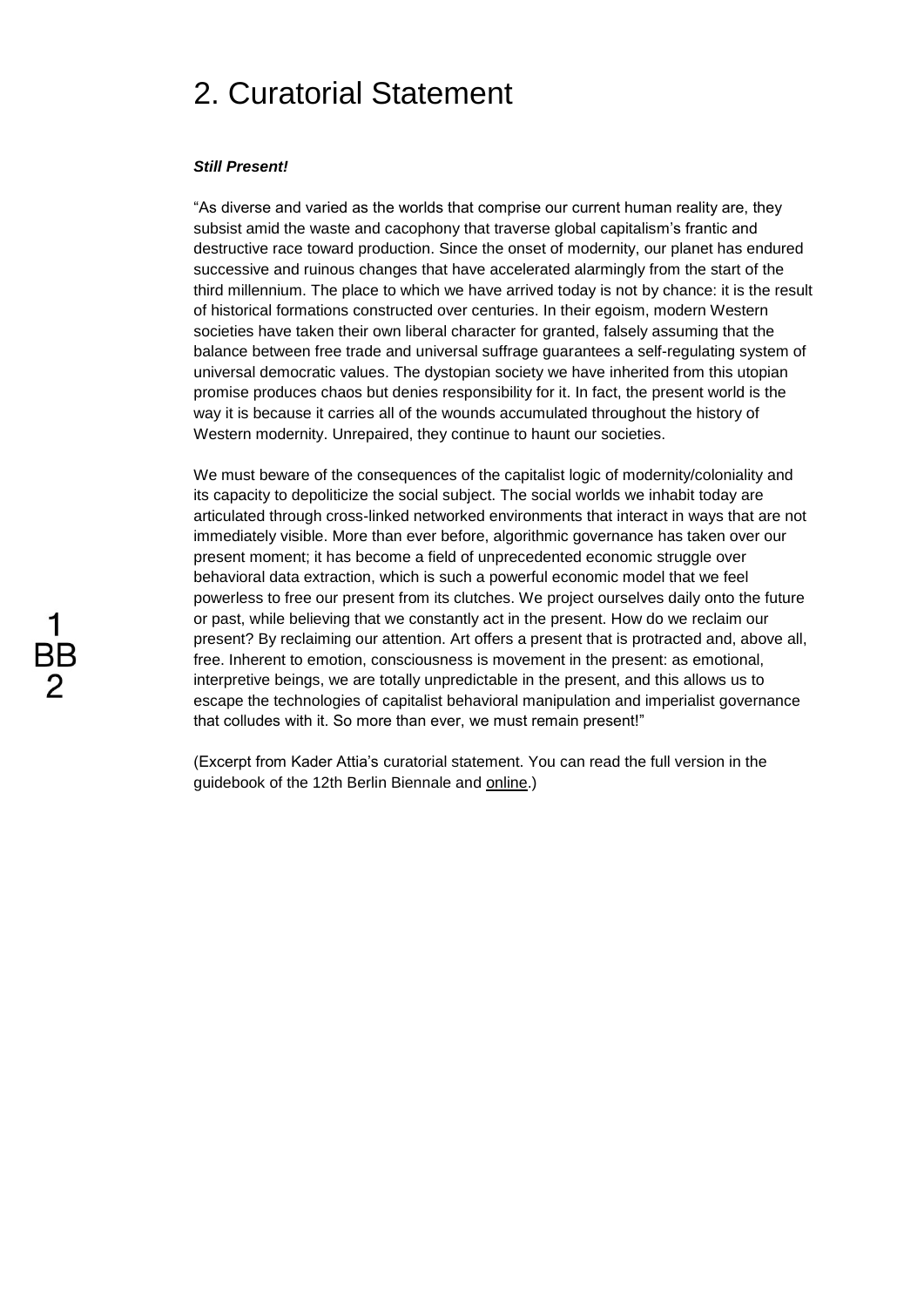## 3. Biographies

### **Curator**

For over two decades, **Kader Attia** has worked with the concept of "repair" in his artistic practice. It allows him to investigate the dialectic between destruction and repair, in which repair is understood as a way of cultural resistance as well as a means for a society or a subject to reappropriate their history and identity.

Raised in Paris and Algeria, Kader Attia (born 1970 in Dugny, FR) studied philosophy and art at the École Supérieure des Arts Appliqués Duperré and the École nationale supérieure des Arts Décoratifs in Paris, FR, as well as at the Escola Massana, Art and Design Centre in Barcelona, ES. He spent several years in Congo, Venezuela, Mexico, and Spain; today he lives and works in Berlin and Paris. In 2016, Kader Attia founded La Colonie in Paris' 10th arrondissement as a space for the exchange of ideas and discussions focusing on decolonization, not only of people but also of knowledge, attitudes, and practices. Driven by the urgency of social and cultural reparation, its aim was to reunite what has drifted apart or been broken. Since March 2020, La Colonie has been closed to the public due to the Covid-19 pandemic.

Kader Attia's most recent exhibitions include the AICHI Triennale, JP, the 12th Shanghai Biennale, CN; the 12th and 13th Gwangju Biennale, KR; Manifesta 12, Palermo, IT; the 57th Biennale di Venezia, Venice, IT; dOCUMENTA (13), Kassel, DE. He has participated in a number of group exhibitions, including at Gropius Bau, Berlin, DE, Kunsthalle Wien, Vienna, AT; The Museum of Modern Art, New York, US; Tate Modern, London, UK; Centre Pompidou, Paris, FR; and the Solomon R. Guggenheim Museum, New York, US. He has had solo exhibitions at BAK, basis voor actuele kunst, Utrecht, NL (*Fragments of Repair,* 2021*)*; Kunsthaus Zürich, CH (*Remembering the Future*, 2020); Sesc Pompeia, São Paulo, BR (*Irreparáveis Reparos*, 2020); Hayward Gallery, London, UK (*The Museum of Emotion*, 2019); Berkeley Art Museum and Pacific Film Archive, US (*MATRIX 274*, 2019); Museum MMK für Moderne Kunst, Frankfurt am Main, DE (*Sacrifice and Harmony*, 2016); Beirut Art Center, LB (*Contre Nature*, 2014); Whitechapel Gallery, London, UK (*Continuum of Repair: The Light of Jacob's Ladder,* 2013–2014); KW Institute for Contemporary Art, Berlin, DE (*Repair. 5 Acts*, 2013); among others. In 2016, Kader Attia was awarded the *Marcel Duchamp Prize*, Paris, FR; in 2017, the *Joan Miró Prize*, Barcelona, ES; and the *Yanghyun Prize*, Seoul, KR.

#### **Artistic Team**

**Ana Teixeira Pinto** is a writer and cultural theorist based in Berlin, DE. She is currently a guest professor at Akademie der Bildenden Künste Nürnberg, Nuremberg, DE, and a theory tutor at the Dutch Art Institute, Arnhem, NL. Her writings have appeared in publications such as *Third Text*, *Artforum*, *Afterall*, *e-flux journal*, *Manifesta Journal*, *Springerin*, *Mousse*, and *Texte zur Kunst*. She is the editor of a forthcoming Sternberg Press book series on the *antipolitical turn*.

**Đỗ Tường Linh** is an independent curator, art researcher, writer, and translator based in Hanoi, VN. She co-founded Six Space and has collaborated with venues such as VCCA – Vincom Center for Contemporary Arts, Mơ Art Space, Hanoi DocLab, and with Nhà Sàn Collective, all in Hanoi. She has taken part in international projects such as the Ljubljana Biennial of Graphic Arts, SI (2019) and *Axis of Solidarity: Landmarks, Platforms, Futures*, Tate Modern, London, UK (2019). She was a curator-in-residence at Mekong Cultural Hub, TW (2018–2019) and the Asia Culture Center, Gwangju, KR (2018). Currently, she is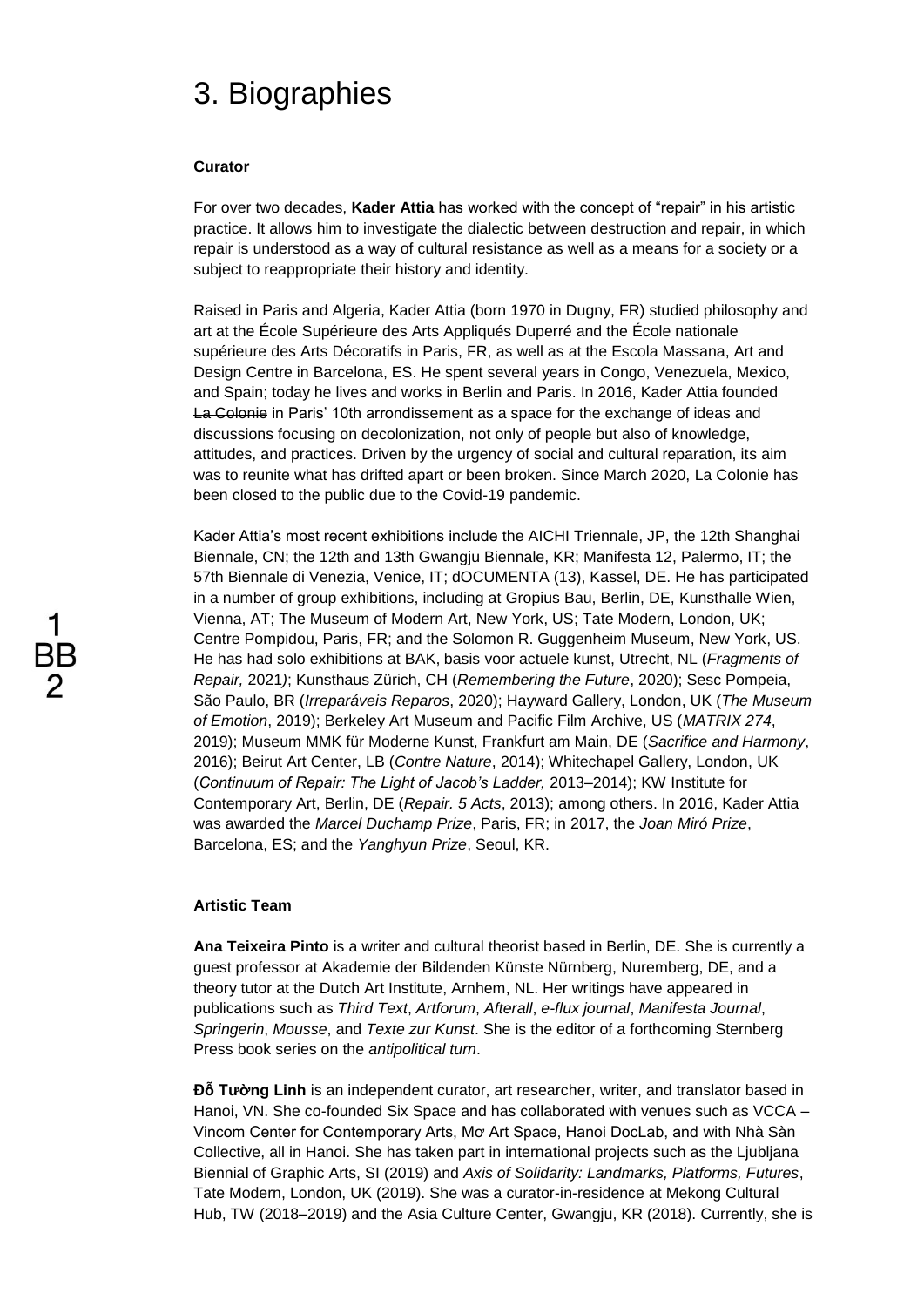a research fellow for *Site and Space in Southeast Asia*, a project organized by the Power Institute, University of Sydney, AU.

**Marie Helene Pereira** is a curator based in Dakar, SN. She is the director of programs at RAW Material Company, where she has organized exhibitions and related discursive programs. She cocurated *Scattered Seeds* in Cali, CO (2015–2017), curated *Battling to Normalize Freedom* at Clark House Initiative in Mumbai, IN (2017), and was a cocurator of the 13th edition of the Dak'Art Biennale de l'Art Africain Contemporain, Dakar, SN (2018). In 2021, Pereira was a recipient of the ICI Curatorial Research Fellowship, a Marian Goodman Gallery initiative conceived by the artist Steve McQueen in honor of the late Okwui Enwezor.

**Noam Segal** is a curator and researcher based in Brooklyn, New York, US. She has collaborated with institutions such as Palais de Tokyo, Paris, FR; Performa, New York, US; Tel Aviv Museum of Art, IL; and MO.CO. Montpellier Contemporain, FR; among others. Segal founded Rothschild 69, an independent nonprofit art space in Tel Aviv, IL (active from 2008 to 2012). She was the curator of the 2020 Aurora Biennial, Dallas, US, and is currently working on projects with the American University Museum at the Katzen Arts Center in Washington, D.C., US, and FRONT International 2022: Cleveland Triennial for Contemporary Art, US. She is a faculty member of the MA Curatorial Practice program at the School of Visual Arts and a visiting scholar at New York University's Tisch School of the Arts.

**Rasha Salti** is a researcher, writer, and curator living and working in Beirut, LB, and Berlin, DE. She has cocurated film programs including *The Road to Damascus*, with Richard Peña, a retrospective of Syrian cinema that toured worldwide (2006–2008); *Mapping Subjectivity: Experimentation in Arab Cinema from the 1960s to Now*, with Jytte Jensen at the MoMA, New York, US (2010–12); and *Saving Bruce Lee: African and Arab Cinema in the Era of Soviet Cultural Diplomacy*, with Koyo Kouoh at Haus der Kulturen der Welt, Berlin, DE (2018). Salti has collaborated with different festivals as a programmer and is the commissioning editor for the experimental documentary program *La Lucarne* for Arte France.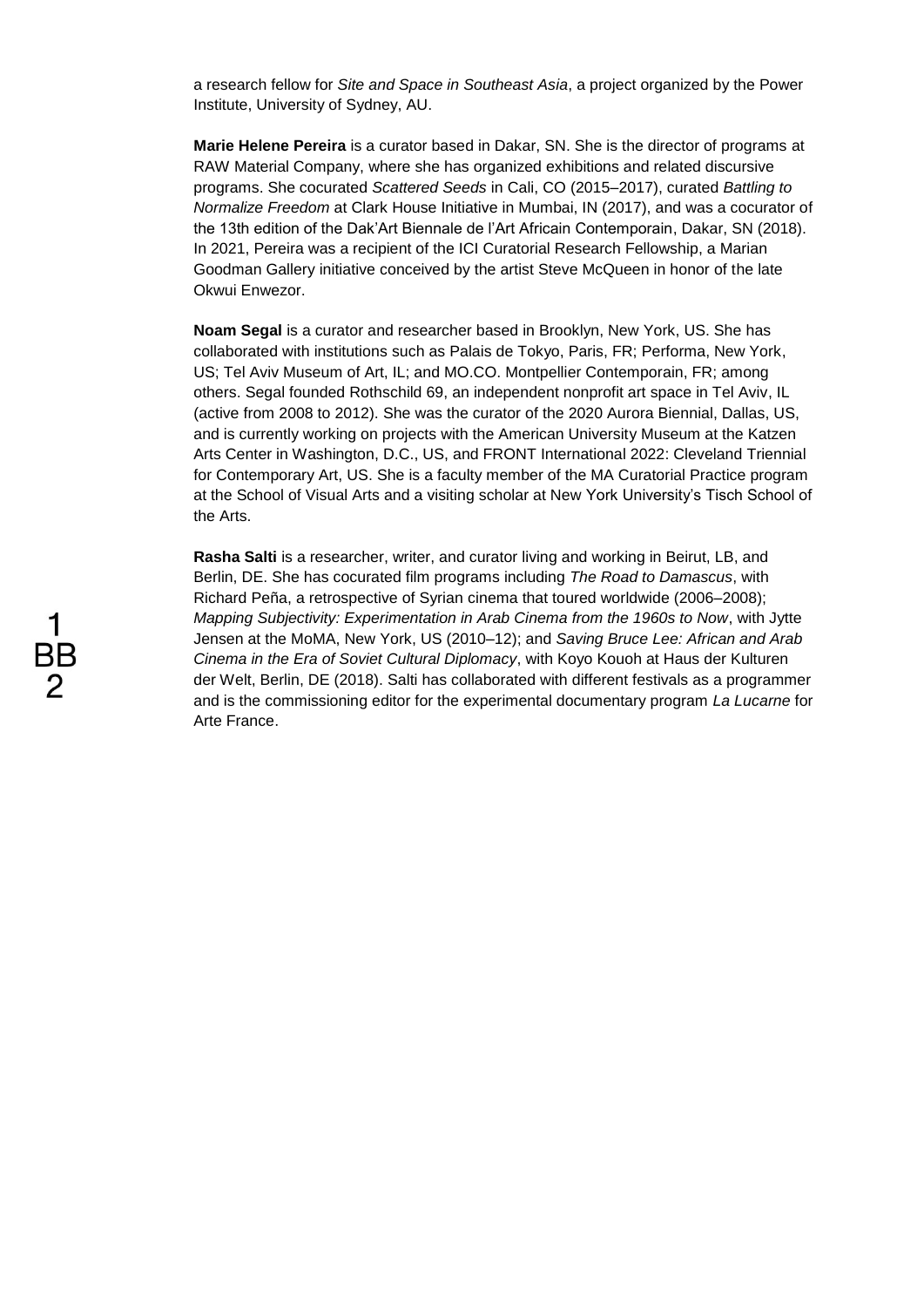## 4. Artists

**Alex Prager**

lives and works in Los Angeles, US

### **Amal Kenawy**

†

**Ammar Bouras** lives and works in Algiers, DZ

## **Antonio Recalcati, Enrico Baj, Erró, Gianni Dova, Jean-Jacques Lebel, Roberto Crippa**

Antonio Recalcati lives and works in Milan, IT / Enrico Baj † / Erró lives and works in Paris, FR / Gianni Dova † / Jean-Jacques Lebel lives and works in Paris, FR / Roberto Crippa †

## **Ariella Aïsha Azoulay**

lives and works in Pawtucket, on the unceded lands of the Narragansett and the Wampanoag, US

**Asim Abdulaziz** lives and works in Aden, YE

**Basel Abbas and Ruanne Abou-Rahme** live and work in New York City, US, and Ramallah, PS

**Binta Diaw** lives and works in Milan, IT

**Birender Yadav** lives and works in New Delhi, IN

**Calida Garcia Rawles** lives and works in Los Angeles, US

## **Christine Safatly**

lives and works in Beirut, LB

**Clément Cogitore** lives and works in Paris, FR, and Berlin, DE

**DAAR – Sandi Hilal and Alessandro Petti** live and work in Stockholm, SE

**Dana Levy** lives and works in New York City, US

**Đào Châu Hải** lives and works in Hanoi, VN

**David Chavalarias** lives and works in Paris, FR

**Deneth Piumakshi Veda Arachchige** lives in the French Alps and works in Paris, FR, and Basel, CH

**Driss Ouadahi** lives and works in Dusseldorf, DE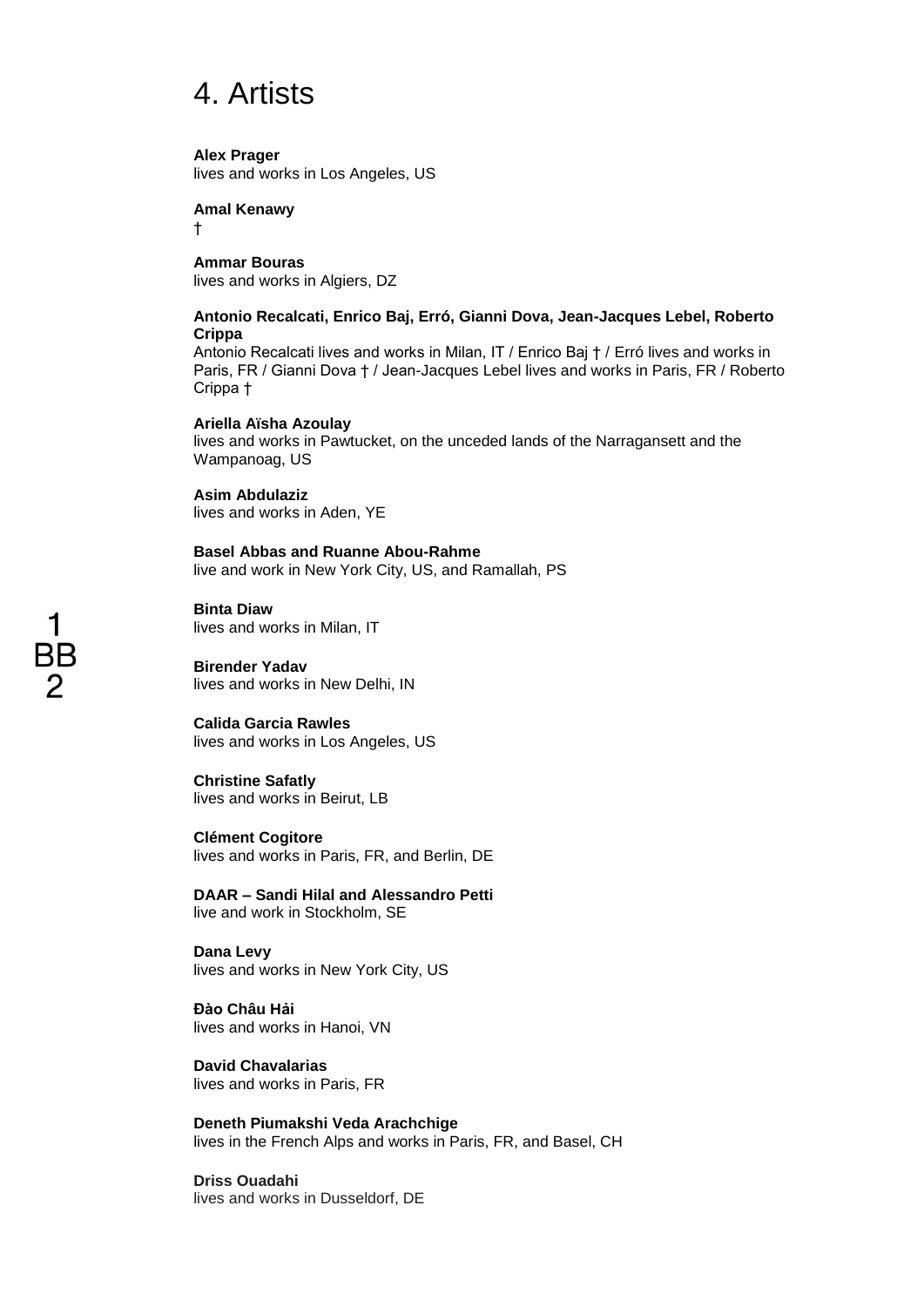**Dubréus Lhérisson** lives and works in Port-au-Prince, HAT

**Elske Rosenfeld** lives and works in Berlin, DE

**Etinosa Yvonne** lives and works in Abuja, NG

**Florian Sông Nguyễn** lives and works in Marrakech, MA, and Ho Chi Minh City, VN

**Forensic Architecture** live and work in London, UK

**Haig Aivazian** lives and works in Beirut, LB

**Hasan Özgür Top** lives and works in Istanbul, TR

**Imani Jacqueline Brown** lives and works in London, UK, and New Orleans, US

**Jean-Jacques Lebel** lives and works in Paris, FR

**Jeneen Frei Njootli** lives and works in Old Crow, Yukon, CA

**Jihan El-Tahri** lives and works in Berlin, DE

**João Polido** lives and works in Lisbon, PT

**Khandakar Ohida** lives and works in Kolkata, IN

**Lamia Joreige** lives and works in Beirut, LB

**Lawrence Abu Hamdan** lives and works in Dubai, AE

**Layth Kareem** lives and works in Lyon, FR

**Mai Nguyễn-Long** lives and works in Bulli, Dharawal Country, AU

**Maithu Bùi** lives and works in Berlin, DE

**Marta Popivoda/ Ana Vujanović** live and work in Berlin, DE, and Belgrade, RS

**Mathieu Pernot** lives and works in Paris, FR

**Mayuri Chari**

# BB 2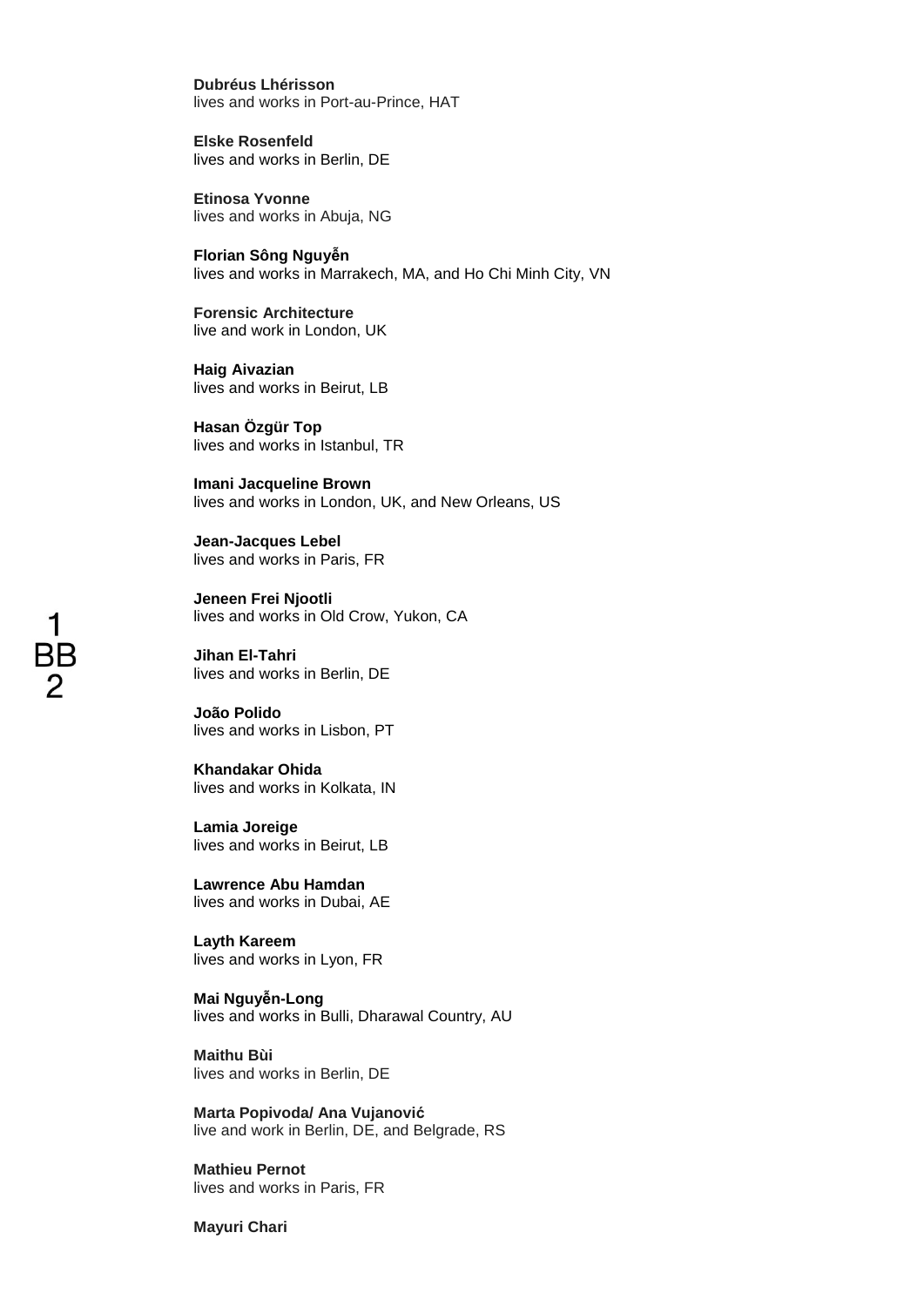lives and works in Goa, IN

**Mila Turajlić** lives and works in Belgrad, RS, and Paris, FR

**Mónica de Miranda** lives and works in Lisbon, PT, and Luanda, AO

**Moses März** lives and works in Berlin, DE

**Myriam El Haïk** lives and works in Berlin, DE; Paris, FR; and Rabat, MA

**Ngô Thành Bắc** lives and works in Hanoi, VN

**Nil Yalter** lives and works in Paris, FR

**Noel W Anderson** lives and works in New York City, US

**Olivier Marboeuf** lives and works in Rennes, FR

**Omer Fast** lives and works in Berlin, DE

**PEROU – Pôle d'Exploration des Ressources Urbaines** live and work in Lyon, Marseille, and Paris, FR

**Prabhakar Kamble** lives and works in Mumbai, IN

**Praneet Soi** lives and works in Amsterdam, NL, and Kolkata, IN

**Raed Mutar** lives and works in Baghdad, IQ

**Sajjad Abbas** lives and works in Baghdad, IQ

**Sammy Baloji** lives and works in Brussels, BE, and Lubumbashi, CD

**Simone Fattal** lives and works in Paris, FR

**Susan Schuppli** lives and works in London, UK

**Susana Pilar** lives and works in Enschede, NL and Havana, CU

**Sven Johne** lives and works in Berlin, DE

**Taloi Havini** lives and works in Brisbane, AU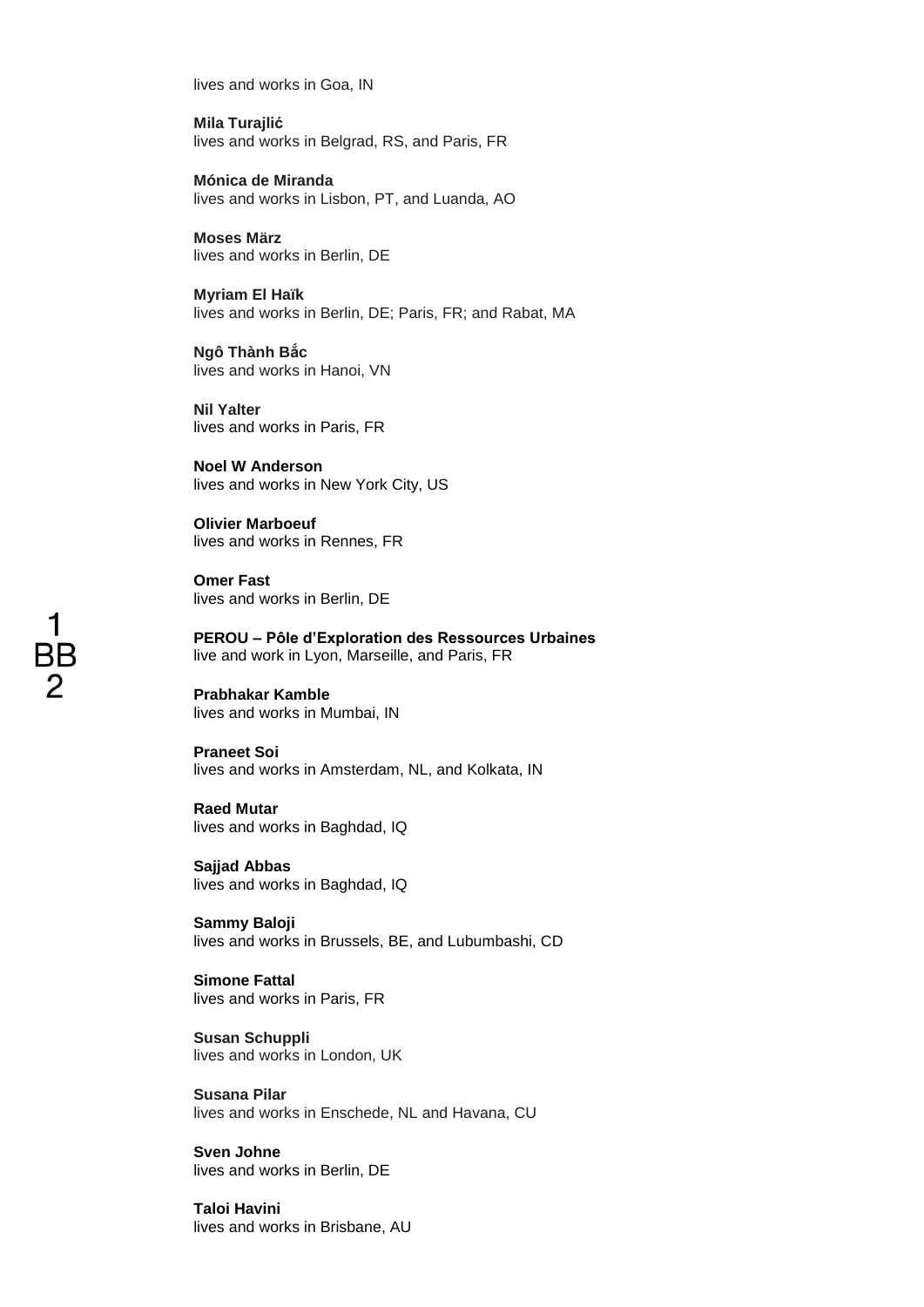**Tammy Nguyen** lives and works in Easton, US

**Taysir Batniji** lives and works in Paris, FR

**Tejswini Narayan Sonawane** lives and works in Solapur, IN

**Temitayo Ogunbiyi** lives and works in Lagos, NG

## **The School of Mutants (Boris Raux, Hamedine Kane, Lou Mo, Stéphane Verlet Bottéro, Valérie Osouf)**

live and work in Dakar, SN; Brussels, BE; Paris, FR; Taipei, TW; London, UK; and Saint-Étienne, FR

**Thùy-Hân Nguyễn-Chí** lives and works in Berlin, DE, and London, UK

**Tuấn Andrew Nguyễn** lives and works in Ho Chi Minh City, VN

**Uriel Orlow** lives and works in Lisbon, PT; London, UK; and Zurich, CH

**Yuyan Wang** lives and works in Paris, FR

**Zach Blas** lives and works in Toronto, CA, and London, UK

## **Zuzanna Hertzberg**

lives and works in Warsaw, PL

Various performances and activations will take place during the preview days and opening weekend at different venues, and will be repeated regularly throughout the exhibition's duration. More information can be found below under the section *Public Program – Events* and [online.](https://12.berlinbiennale.de/program)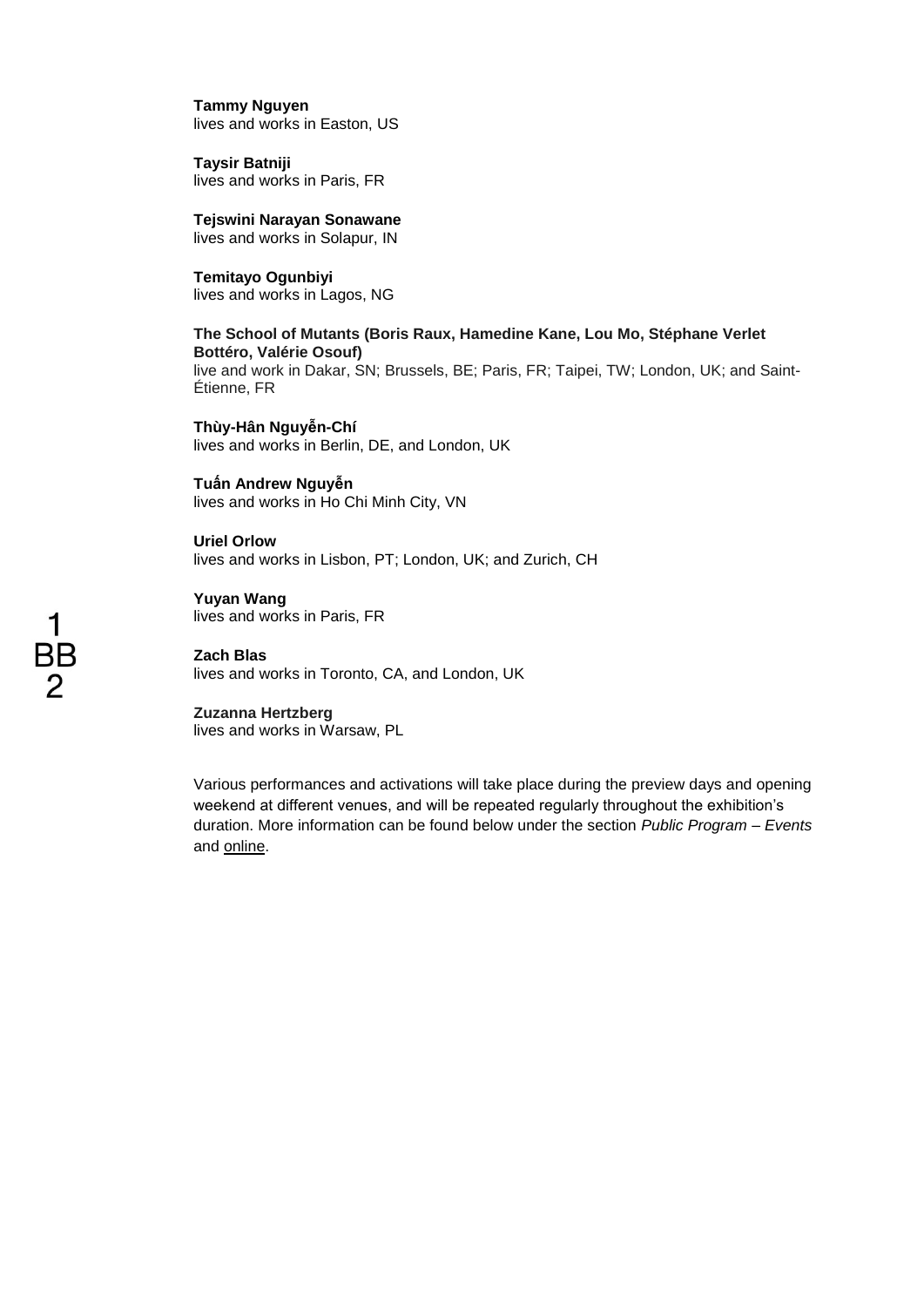## 5. Artists per Venues

## **Akademie der Künste, Hanseatenweg and Pariser Platz**

The Akademie der Künste in Berlin is an international community of artists active in the academy's six sections: visual arts, architecture, music, literature, performing arts, and film and media arts. Founded in 1696 and located at Pariser Platz for over two centuries, its building was badly damaged during World War II. With the postwar division of Berlin, separate academies were established in the East and West but eventually reunited after the fall of the Berlin Wall. Built in 1960, the western location on Hanseatenweg continued to host exhibitions and discursive programs. In 2005, the Akademie der Künste inaugurated a new glass building on Pariser Platz–the ruins of the original structure served as an exhibition site for the 1st Berlin Biennale in 1998. While several editions of the Berlin Biennale have taken place at one of the two locations, the current edition makes use of both for the very first time.

## *Hanseatenweg 10, 10557 Berlin*

Exhibiting Artists: Ammar Bouras, Calida Garcia Rawles, Clément Cogitore, DAAR – Sandi Hilal and Alessandro Petti, Dana Levy, Đào Châu Hải, Florian Sông Nguyễn, Forensic Architecture, Imani Jacqueline Brown, Lamia Joreige, Mai Nguyễn-Long, Sammy Baloji, Susan Schuppli, Sven Johne, Tammy Nguyen, Tejswini Narayan Sonawane, Temitayo Ogunbiyi, Tuấn Andrew Nguyễn, Yuyan Wang

*Pariser Platz 4, 10117 Berlin*

Exhibiting Artists: Deneth Piumakshi Veda Arachchige, Dubréus Lhérisson, Elske Rosenfeld, Jihan El-Tahri, Khandakar Ohida, Moses März, Prabhakar Kamble, Sajjad Abbas,Taloi Havini, The School of Mutants (Boris Raux, Hamedine Kane, Lou Mo, Stéphane Verlet Bottéro, Valérie Osouf), Uriel Orlow

## **Dekoloniale Memory Culture in the City**

Using the example of Berlin, the pilot project Dekoloniale Memory Culture in the City attempts to identify (post)colonial effects present in a metropolis and its institutions, inhabitants, and physical spaces. The project space is located on Wilhelmstraße 92 between the former sites of the Reich Chancellery and the Foreign Office, where envoys of the European powers, the United States, and the Ottoman Empire convened for the Berlin Conference (1884/85) at the invitation of the German Reich and the Republic of France. Here, they reached an agreement about the rules for the colonial partitioning of Africa, creating the necessary conditions for its exploitation. Dekoloniale Memory Culture in the City is a joint project of Berlin Postkolonial e. V., Each One Teach One (EOTO) e. V., Initiative Schwarze Menschen in Deutschland (ISD-Bund e. V.), and the Stadtmuseum Berlin Foundation.

*Wilhelmstraße 92, 10117 Berlin* 

Exhibiting Artist: Nil Yalter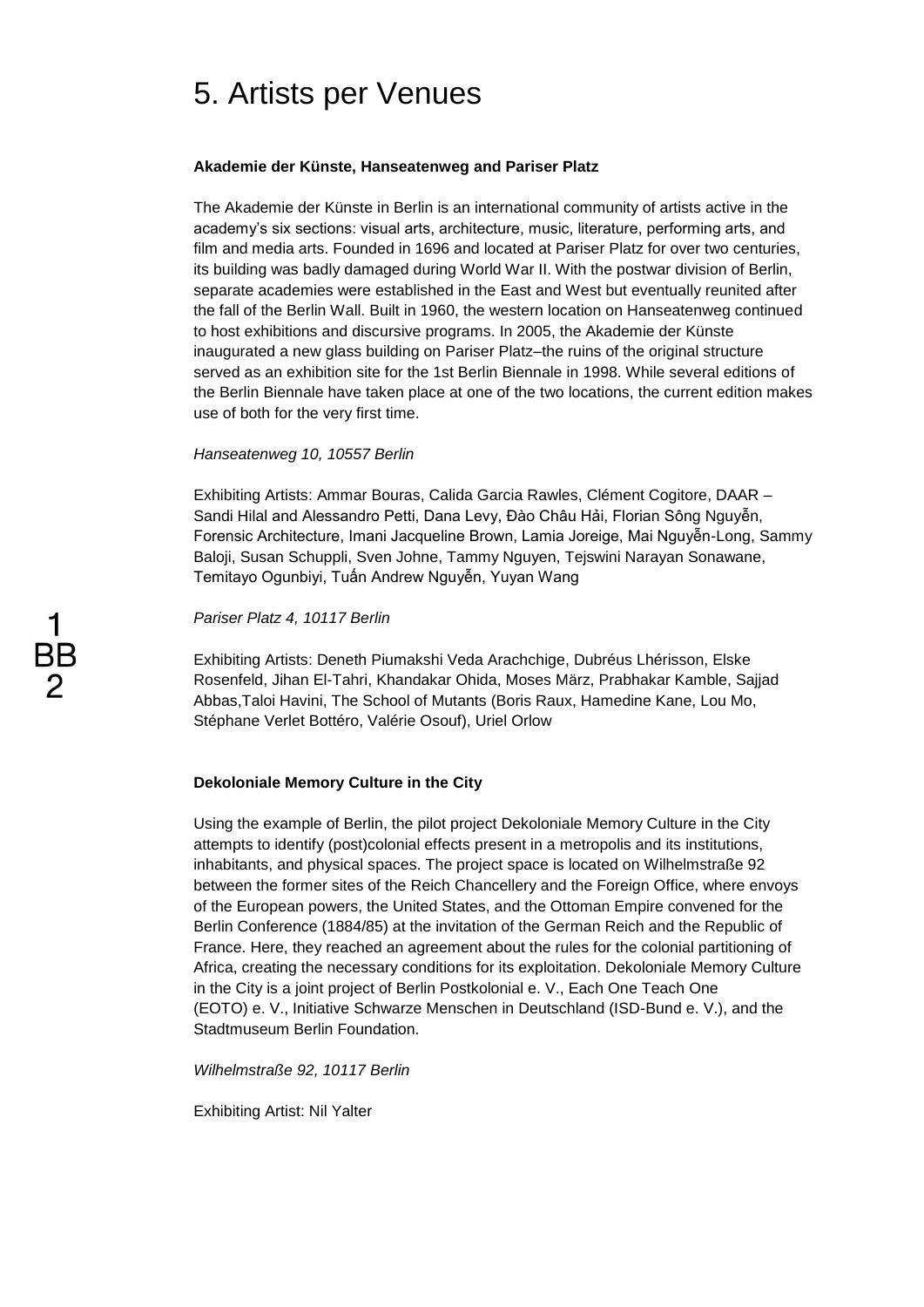## **Hamburger Bahnhof – Museum für Gegenwart – Berlin**

Built in the mid-nineteenth century as the terminus of the railway line connecting Hamburg and Berlin, the Hamburger Bahnhof was converted into a museum of transportation and technology in the early twentieth century. Following the postwar division of Germany, the building was abandoned due to its peripheral location in the wasteland between East and West Berlin. In 1996, it reopened as a contemporary art venue of the Nationalgalerie. Today, the Hamburger Bahnhof – Museum für Gegenwart – Berlin is one of the world's largest and most significant public collections of contemporary art. With an exhibition space of approximately 10,000 square meters, the Hamburger Bahnhof displays works from the Nationalgalerie and other important international collections and hosts thematic exhibitions.

### *Invalidenstraße 50–51, 10557 Berlin*

Exhibiting Artists: Alex Prager, Amal Kenawy, Basel Abbas and Ruanne Abou-Rahme, Birender Yadav, Calida Garcia Rawles, Clément Cogitore, David Chavalarias, Driss Ouadahi, Elske Rosenfeld, Forensic Architecture, Jean-Jacques Lebel, Lawrence Abu Hamdan, Layth Kareem, Noel W Anderson, PEROU – Pôle d'Exploration des Ressources Urbaines, Praneet Soi, Raed Mutar, Sajjad Abbas, Tammy Nguyen, Thùy-Hân Nguyễn-Chí, Tuấn Andrew Nguyễn, Zach Blas

## **KW Institute for Contemporary Art**

KW Institute for Contemporary Art aims to approach the pressing questions of our times through the production, display, and mediation of contemporary art. Founded during the turbulent period following German reunification in a derelict factory on Berlin's Auguststraße, KW has established itself as a dynamic venue for progressive art practices. It was also here that the Berlin Biennale for Contemporary Art was inaugurated in 1998. Since then, KW has served as an anchor exhibition venue for the Berlin Biennale, which presents artistic projects and mediation programs at diverse venues across the city to contribute new perspectives to contemporary cultural discourse in Berlin and beyond.

## *Auguststraße 69, 10117 Berlin*

Exhibiting Artists: Alex Prager; Amal Kenawy; Antonio Recalcati, Enrico Baj, Erró, Gianni Dova, Jean-Jacques Lebel, Roberto Crippa; Ariella Aïsha Azoulay; Asim Abdulaziz; Binta Diaw; Christine Safatly; Deneth Piumakshi Veda Arachchige; Etinosa Yvonne; Jeneen Frei Njootli; João Polido; Mai Nguyễn-Long; Maithu Bùi; Marta Popivoda/Ana Vujanović; Mathieu Pernot; Mayuri Chari; Mila Turajlić; Mónica de Miranda; Myriam El Haïk; Nil Yalter; Simone Fattal; Susan Schuppli; Taysir Batniji; Tejswini Narayan Sonawane; Zuzanna Hertzberg

## **Stasi Headquarters. Campus for Democracy**

During the GDR era, the headquarters of the Ministry for State Security (Stasi) in Berlin-Lichtenberg was a huge complex made up of nearly fifty buildings and thousands of offices. It was here that some 7,000 state employees organized the surveillance and persecution of citizens of the German Democratic Republic and conducted the GDR's foreign espionage operations – both to sustain SED (East German Communist Party) rule. In January 1990, demonstrators forced their way onto the sealed-off grounds, initiating the end of the Stasi and the destruction of its files. Today, this former bastion of the secret police is an educational site about dictatorship and resistance and a learning center for democracy.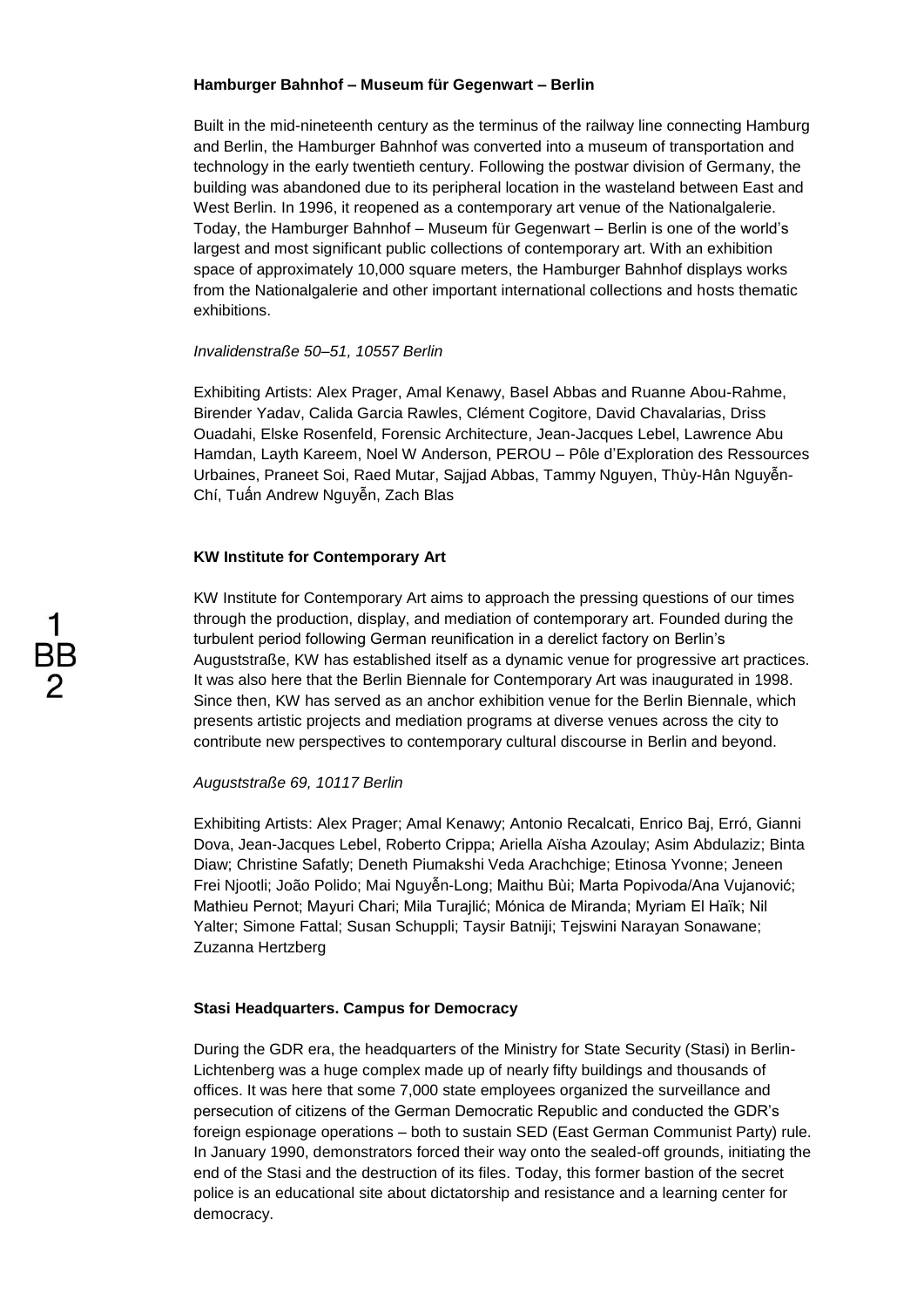### *Ruschestraße 103, 10365 Berlin*

Exhibiting Artists: Haig Aivazian, Hasan Özgür Top, Ngô Thành Bắc, Omer Fast, Susan Schuppli, The School of Mutants (Valérie Osouf), Zach Blas

**Various performances and activations will take place during the preview days and opening weekend, and will be repeated regularly throughout the exhibition's duration. More information can be found below in the section** *Public Program – Events* **in this Press Kit and [online.](https://12.berlinbiennale.de/program)**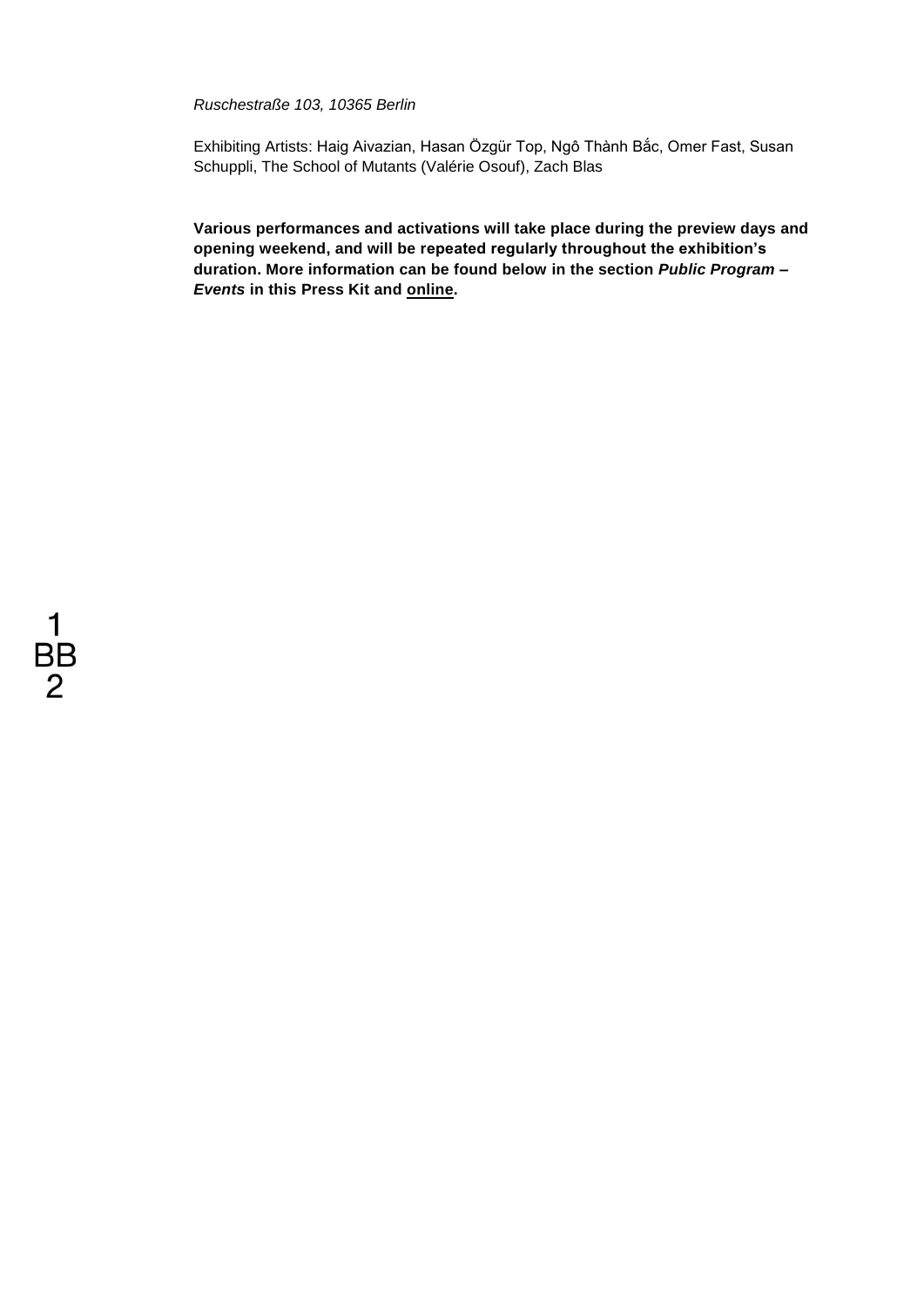## 6. Public Program

The exhibition of the 12th Berlin Biennale is accompanied by a comprehensive public program. In addition to thematic tours, workshops, performances, and film screenings, a series of conferences will explore how colonialism and imperialism continue to operate in the present.

Information about the public program, on-site participation, and livestreaming can be found online.

#### **Mediation Program**

For the 12th Berlin Biennale critical mediation formats provide us the opportunity to engage and exchange with one another in workshops and focus tours. In dialogues with local and decolonial voices, we focus on the multiple meanings of what decolonial art education could be.

#### Guided Tours

During our guided tours, we walk together through the exhibition and actively engage with the physical space. In public tours, art facilitators guide visitors through the exhibition venues of the 12th Berlin Biennale. The tours take place on Friday evenings and weekends. Our public tours are organized by Museumsdienst Berlin; they are free of charge.

Akademie der Künste, Hanseatenweg Saturdays 2 pm (German) Sundays 4 pm (English)

Akademie der Künste, Pariser Platz Fridays 5 pm (alternating German and English; further information [online\)](https://12.berlinbiennale.de/visit/guided-tours/)

KW Institute for Contemporary Art Saturdays 2 pm (German) Sundays 4 pm (English)

Hamburger Bahnhof – Museum für Gegenwart – Berlin Saturdays 2 pm (German) Sundays 4 pm (English)

Public guided tours are free of charge with a valid exhibition ticket. Advance reservation is not required, but capacity is limited. Meeting point: ticket desk of each venue. Duration: 90 minutes; Akademie der Künste, Pariser Platz: 60 minutes.

Guided tours can be requested in various languages for small and large groups or school and university classes by contacting the Museumsdienst (see below).

Group tour prices: 60 minutes: 75 € 90 minutes: 100 € Plus admission fee, if applicable Max. 25 participants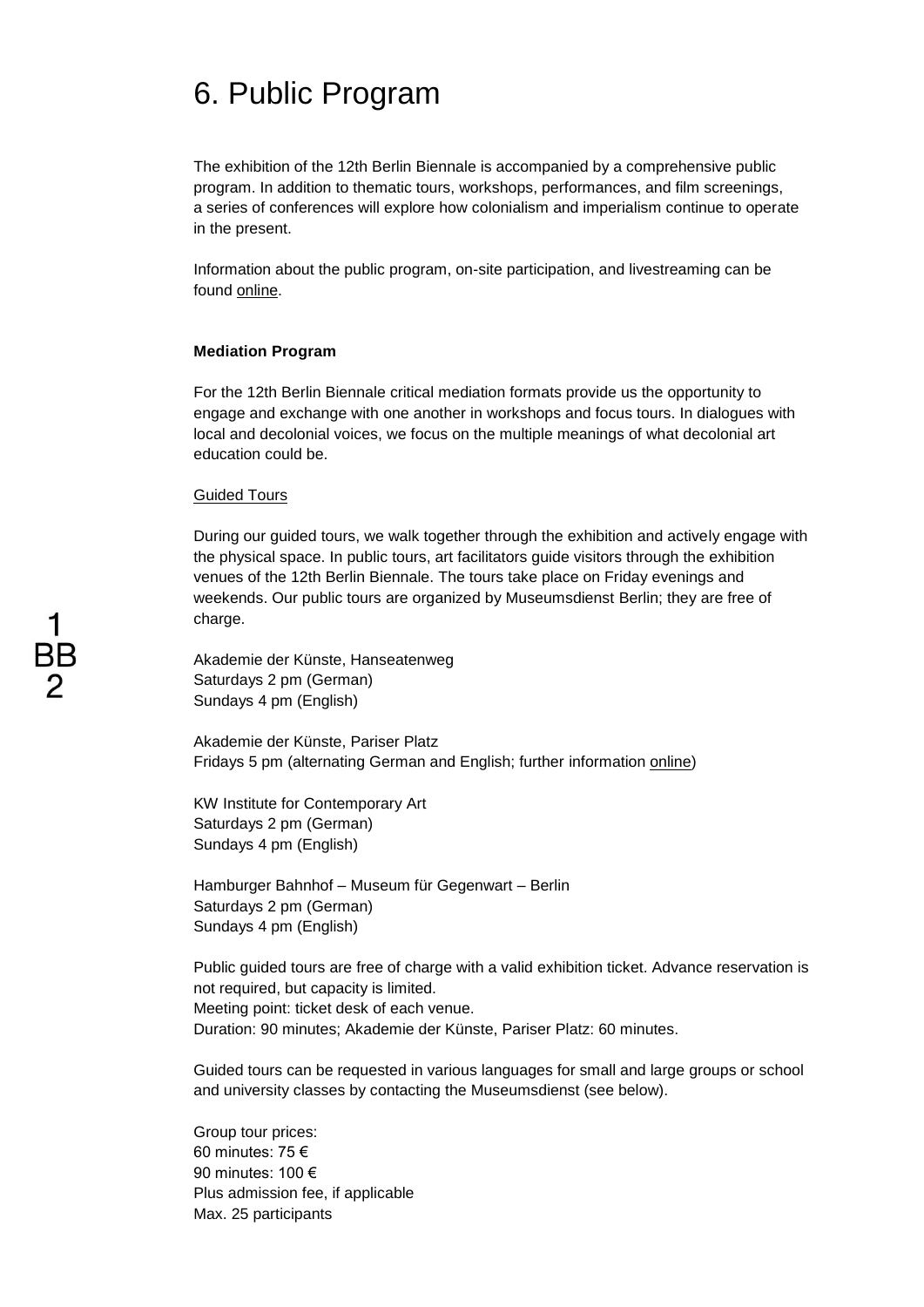Discounted rates for educational institutions/schools: 60 minutes: 60 € 90 minutes: 85 € Plus admission fee Max. class size

Further information and booking: T + 49 30 24749-888 [museumsdienst@kulturprojekte.berlin](mailto:museumsdienst@kulturprojekte.berlin) <https://www.museumsdienst.berlin/museumsdienst/12-berlin-biennale.html>

## Focus Tours

Focus tours invite you to explore inside and outside the exhibition space and sharpen your seeing, listening, and thinking, based on specific themes. Focus tours are a mix between public tour and workshop. They are free of charge and are organized by the Berlin Biennale educational team. A focus tour in German sign language (DGS) will also be available. This tour is conducted by an art mediator together with a sign language interpreter. It focuses on one exhibition venue and takes place twice during the 12th Berlin Biennale.

Mediators of the 12th Berlin Biennale: Arootin Mirzakhani, Christopher Wierling, Duc Vu Manh, Feben Amara, Heiko-Thandeka Ncube, Jeanne-Ange Wagne, Nesrine Ben Mansour, Raoul Zoellner, Thị Minh Huyền Nguyễn

Guest mediators: To include a variety of critical approaches, we invited artist and curator Moshtari Hilal and political geographer and essayist Sinthujan Varatharajah to address their practices in relation to the exhibition themes and sites of the 12th Berlin Biennale in three tours.

For more information on focus tours, workshops, and various collaborative projects, please visit the website of the 12th Berlin Biennale.

Focus tours are organized by the Mediation of the 12th Berlin Biennale; they are free of charge. Please find further information [online.](https://12.berlinbiennale.de/program/filter/format:focus-tour)

#### *Augmented Reality Project*

*Augmented Monuments* is an independent nonprofit app developed by Farhan Khalid and Mikala Hyldig Dal. Premiering at the 12th Berlin Biennale with collective artworks reflecting on decolonization and democratic activism in the context of state surveillance and data theft, *Augmented Monuments* focuses on site-specific interventions in digital space.

#### [www.augmentedmonuments.com](http://www.augmentedmonuments.com/)

#### *Augmented Monument #1 BERLIN CONFERENCE*

An augmented reality installation by Mikala Hyldig Dal and the students Avishi Mitruka, Irina Zavalishina, Javier Paredes Moran, Kabedi Moukanda Kasonga Kalala, Leen Alshemaly, Max Bode, Saidakhon Nodiri, Sara Pelyani, and Shira Malka (Macromedia University Berlin); in collaboration with Farhan Khalid and Isabell Drauz.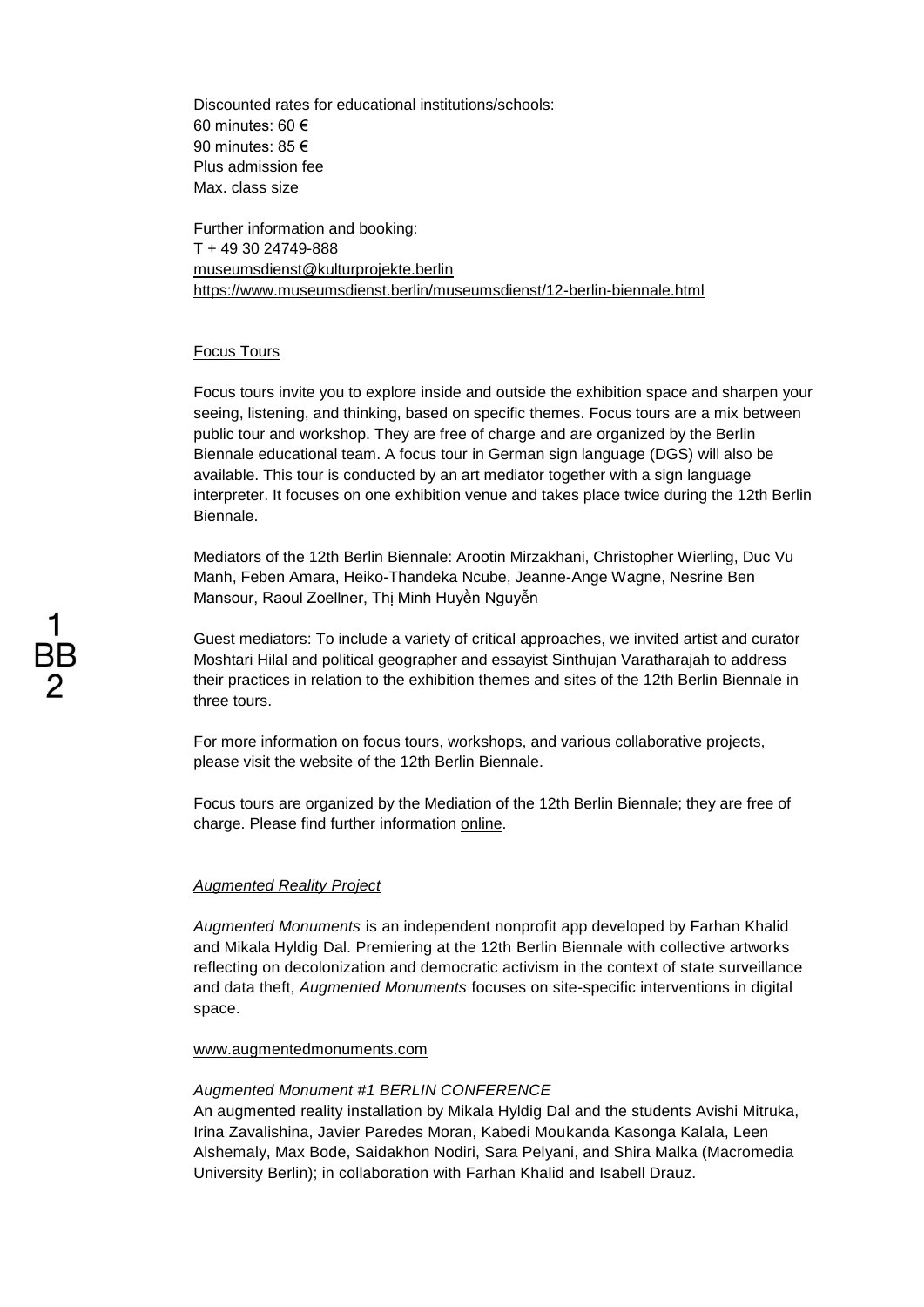On the former site of the Reichskanzlei or Reich Chancellery, where colonial powers divided the African continent into zones of exploitation during the so-called "Congo Conference" or "Berlin Conference," augmented reality artworks reflect on the troubled history of the now nondescript space. Today, the space of project Dekoloniale Memory Culture in the City is located here, one of the venues of the 12th Berlin Biennale.

Kabedi Moukanda Kasonga Kalala's sculpture focuses on the systematic amputation of the limbs of Congolese workers who did not meet the quota of rubber production; Irina Zavalishina's and Avishi Mitruka's three-dimensional map juxtaposes historical extractivism of raw materials like ivory and gold with today's mining of noble metals used by big tech; Leen Alshemaly and Saidakhon Nodiri restage the "round table" setting of the conference with historical documents of its devastating consequences; Javier Paredes Moran and Max Bode have translated the concept of "private property" into architectural obstacles; Farhan Khalid draws lines from the historical division of the continent to today's refugees hoping to cross the Mediterranean Sea in rubber boats; Isabell Drauz imagines the "voice of history" as a disembodied, deformed choir bearing the marks of defacing violence; Sara Pelyani's and Shira Malka's moving installation seeks to destabilize eurocentric concepts of North/South, Up/Down, questioning regimes of power and disenfranchisement.

Site-specific work at Dekoloniale Memory Culture in the City (Wilhelmstraße 92, 10117 Berlin): scan the QR code on site to activate augmented reality; move your display to explore your surroundings and activate sound on your phone.

#### *Augmented Monument #2 STASI HEADQUARTERS*

An augmented reality installation by Mikala Hyldig Dal and the students Avishi Mitruka, Irina Zavalishina, Javier Paredes Moran, Kabedi Moukanda Kasonga Kalala, Leen Alshemaly, Max Bode, Saidakhon Nodiri, Sara Pelyani, and Shira Malka (Macromedia University Berlin); in collaboration with Farhan Khalid and Isabell Drauz.

The collective artwork *Augmented Monument #2 STASI HEADQUARTERS* engages with Stasi Headquarters. Campus for Democracy, one of the venues of the 12th Berlin Biennale. In East Germany during the GDR era, the headquarters of the Ministry for State Security (Stasi) in the Lichtenberg district of Berlin was a huge complex made up of nearly fifty buildings and thousands of offices. Today, this former bastion of the secret police is an educational site about dictatorship and resistance and a learning center for democracy. *Augmented Monument #2* reflects on surveillance as "state security," peaceful revolution, and also surveillance as a capitalist structure. The virtual sculpture seeks to bridge the nation-based, done-by-people, ideologically motivated surveillance of the (GDR) past with today's big tech omnipresent surveillance structures aiming for unlimited profit. In this, we suggest that democratic activism has the potential to topple both regimes.

Site-specific work at Stasi Headquarters. Campus for Democracy (Ruschestraße 103, 10365 Berlin): scan the QR code on site to activate augmented reality; move your display to explore your surroundings and activate sound on your phone.

#### **Discursive Program**

Bénédicte Savoy and Felwine Sarr's 2018 report on *The Restitution of African Cultural Heritage* has sparked a broader conversation in Europe about colonialism. Institutions have started to engage with their colonial heritage and the looted objects in their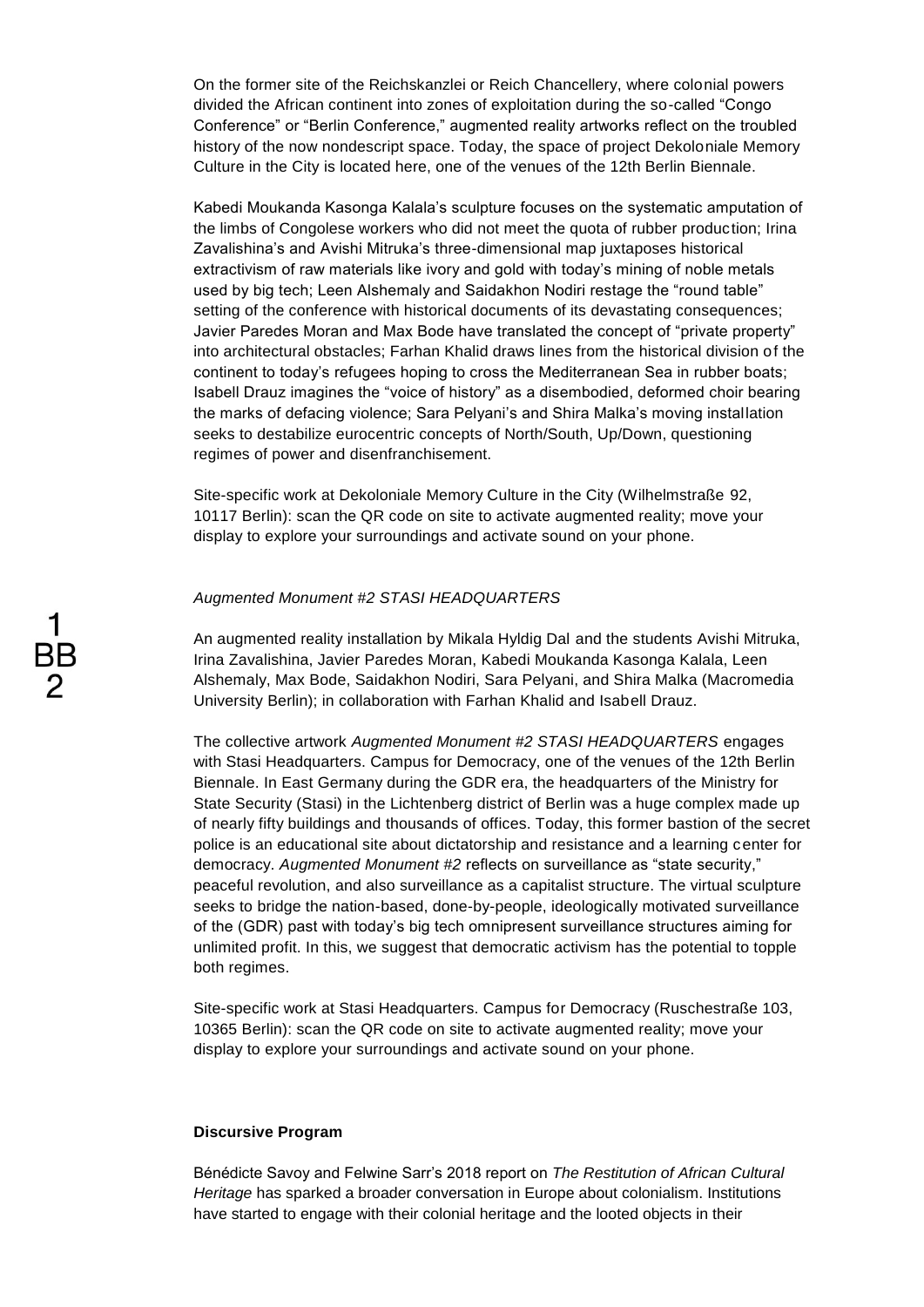collections, and governments are committing themselves to restitution. These are first steps towards a reappropriation of cultural heritage and decolonization. But how can this willingness to face the colonial past be used to intervene into a present that is firmly in the grips of what Cedric J. Robinson has called *racial capitalism*, describing capitalism as a system based on the exploitation of a racially constructed Other?

Taking the restitution debate as a point of departure, the workshops and conferences of the 12th Berlin Biennale's discursive program convene scholars, activists, and artists to explore how colonialism and imperialism continue to operate in the present. Participants address the impact of Europe's imperial expansion on the earth's ecosystems. They discuss contemporary struggles and strategies around feminisms from the South. They examine how racism is backed by the cultural technologies and universalist ideals of the Enlightenment. They take up the issues of BIPoC who are living in the Global North and engage with antiracist practices as well as structures of solidarity. They ask how restitution can go beyond the material gesture of giving back cultural artifacts, and how actionoriented research can transform practices through "objects" contained in colonial collections. Finally, they illuminate how algorithmic governance (re)produces the same processes of racial ascription, immiseration, and exclusion that the digital revolution was meant to solve.

The discursive program draws on the concept of repair as developed by curator Kader Attia in his artistic practice–first of objects and physical injuries, and then of individual and societal traumas. Throughout his practice, repair has emerged as a mode of cultural resistance, a form of agency that finds expression in diverse practices and fields of knowledge. Making this form of agency the starting point, the program involves contributors and audiences in a critical conversation, in order to find ways together to care for the now.

Curator: Kader Attia

Advisors: Ana Teixeira Pinto, Felwine Sarr, Françoise Vergès, Irit Rogoff, Jean Lassègue, Katrin Becker, Lukas Fuchsgruber, Noam Segal, Paola Bacchetta, Ramak Molavi, Rolando Vázquez, Stefania Pandolfo, Tarek El-Ariss, Thomas Oberender, Zakiyyah Iman **Jackson** 

The discursive program is realized in cooperation with several institutions and organizations: Afrolution Festival, Berlin; Haus der Kulturen der Welt (HKW), Berlin; La Colonie Nomade, Paris; Technische Universität Berlin

### Dates Discursive Program:

Conference: *Imperial Ecologies*

22.–23.6.2022 Hamburger Bahnhof – Museum für Gegenwart – Berlin, Invalidenstraße 50–51, 10557 Berlin Curated by: Kader Attia With: Ana Teixeira Pinto, Doreen Mende, Etinosa Yvonne, Eyal Weizman, Imani Jacqueline Brown, Joseph Tonda, Jürgen Zimmerer, Layth Kareem, Malcom Ferdinand, Rijin Sahakian, Samaneh Moafi, Stefania Pandolfo, Susan Schuppli

(Detailed information on the conference is available [here.](https://12.berlinbiennale.de/program/imperial-ecologies/))

Panel: *Afrofeminisms. Bridging the Gap* 24.6.2022 Each One Teach One (EOTO) e. V., Togostraße 76, 13351 Berlin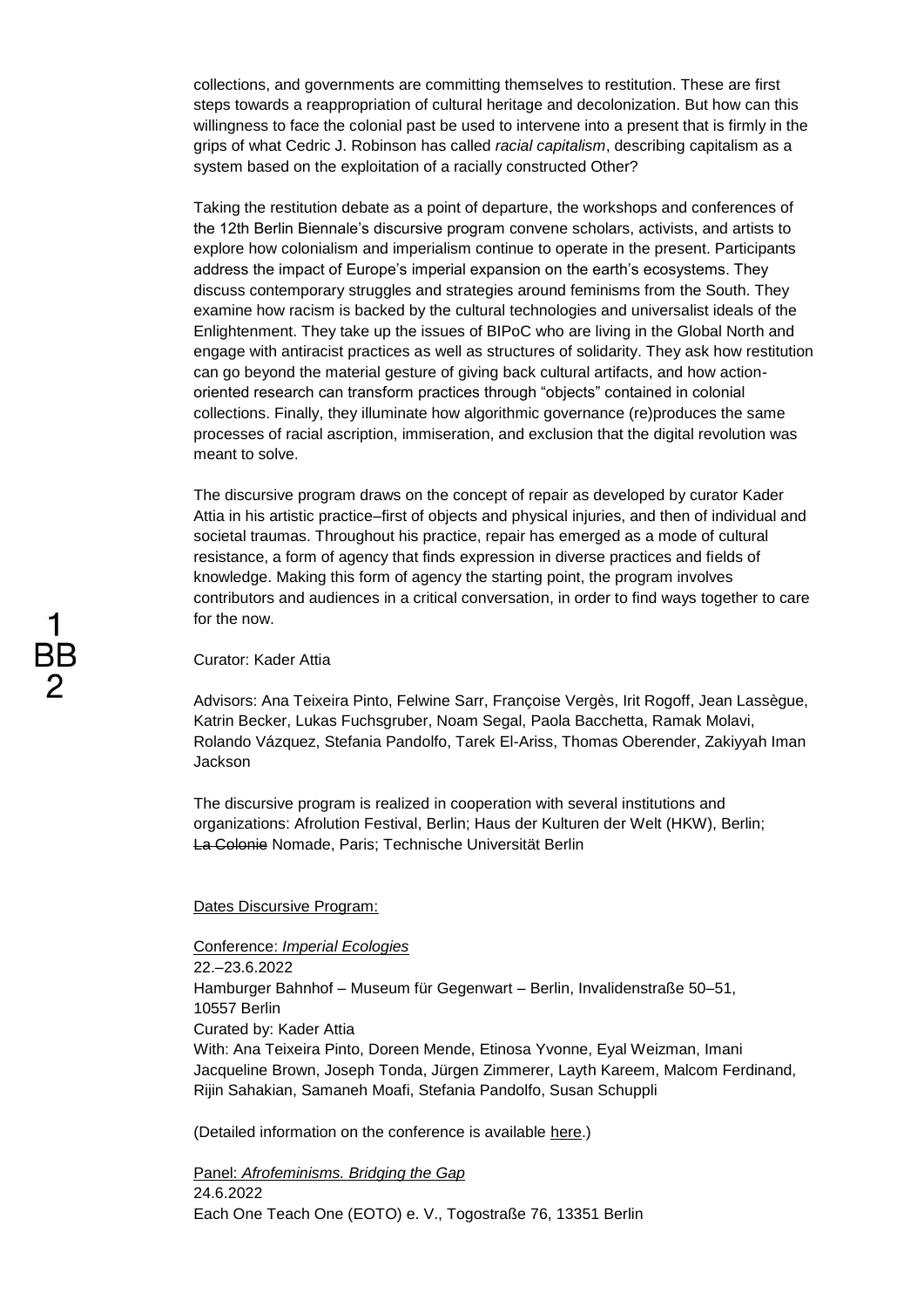Organized by: Afrolution Festival With: Emilia Roig, Fania Noël, Pumla Dineo Gqola, Tiffany N. Florvil

(Detailed information on the panel is available [here.](https://12.berlinbiennale.de/program/afrofeminisms-bridging-the-gap/))

Conference: *Whose Universal?* 2.–3.7.2022

Akademie der Künste, Hanseatenweg 10, 10557 Berlin Organized by: Haus der Kulturen der Welt (HKW) in collaboration with the 12th Berlin Biennale Curated by: Ana Teixeira Pinto, Anselm Franke With: Darla Migan, Dirk Moses, Françoise Vergès, Katrine Dirckinck-Holmfeld, Max Jorge Hinderer Cruz, Prabhat Patnaik, Priyamvada Gopal, Rasha Salti, Siraj Ahmed, Sladja Blažan, Zakiyyah Iman Jackson, a.o.

(Detailed information on the conference is available [here.](https://12.berlinbiennale.de/program/whose-universal/))

Workshop and Performance: *Building Refuges and Sanctuaries* 12.–13.8.2022 Dekoloniale Memory Culture in the City, Wilhelmstraße 92, 10117 Berlin, and public space Curated by: Françoise Vergès

(Detailed information on the workshop and performance is available [here.](https://12.berlinbiennale.de/program/building-refuges-and-sanctuaries-a-decolonial-feminist-antiracist-practice/))

Workshop and Presentation: *Recovering Features*

17.–19.8.2022 KW Institute for Contemporary Art, Auguststraße 69, 10117 Berlin Curated by: Informal Collective on Western Sahara With: Fatima Mahfoud, Francesco Bastagli, Patrizio Esposito, Sophie Oukka, Yasmine Eid-Sabbagh, a.o.

(Detailed information on the workshop and presentation is available [here.](https://12.berlinbiennale.de/program/recovering-features-necessita-dei-volti-5th-extension/))

Conference: *Bandung of the North*

3.–4.9.2022 Akademie der Künste, Pariser Platz 4, 10117 Berlin Organized by: La Colonie Nomade With: Abbéy Odunlami, Andreas Malm, Françoise Vergès, Michèle Sibony, Mohamed Amer Meziane, Olivier Marboeuf, Ramón Grosfoguel, Sandew Hira, Selim Nadi, and a performance by Susana Pilar

(Detailed information on the conference is available [here.](https://12.berlinbiennale.de/program/bandung-of-the-north/))

Presentation: *Re-connecting "Objects"*

9.9.2022

Akademie der Künste, Pariser Platz 4, 10117 Berlin

Organized by: Prof. Dr. Bénédicte Savoy (Projektleitung) and Dr. Lotte Arndt, Technische Universität Berlin; Prof. Dr. Ciraj Rassool and Dr. Sophie Schasiepen, University of the Western Cape; Prof. Dr. Albert Gouaffo and Dr. Lucie Mbogni, Université de Dschang; Dr. El Hadj Malick Ndiaye and Dr. Rossila Goussanou, Institut Fondamental d'Afrique Noire (IFAN), Théodore Monod African Art Museum, Université Cheikh Anta Diop de Dakar; Prof. Dr. Dan Hicks and Dr. Lennon Mishi, University of Oxford, Pitt Rivers Museum; Dr. Marian Nur Goni, Université Paris VIII'; in exchange with: La Villa Hermosa (Ayoh Kré Duchâtelet, Lionel Maes)

With: Lennon Mhishi, Lotte Arndt, Lucie Mbogni Nankeng, Marian Nur Goni, Rossila Goussanou, Sophie Schasiepen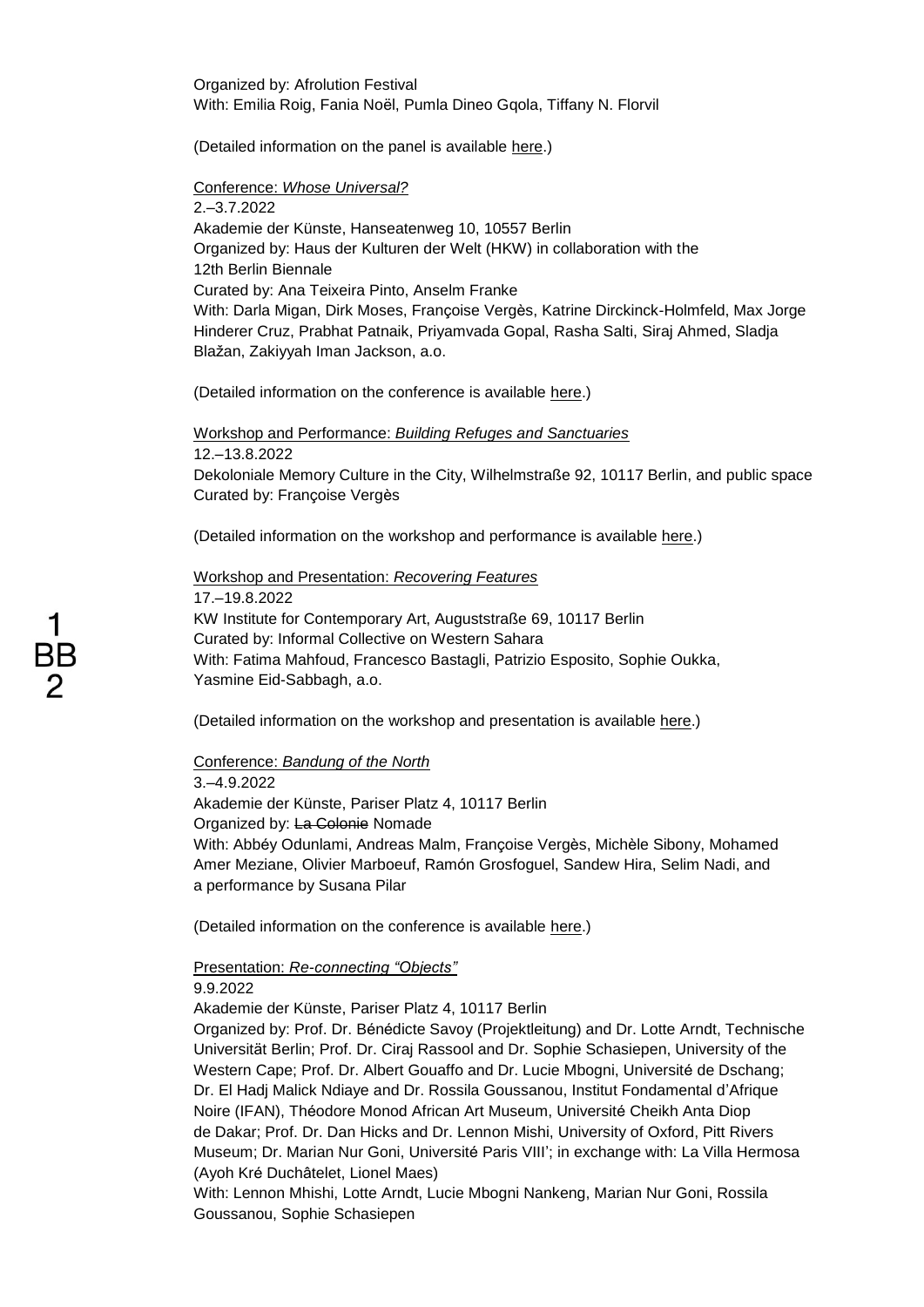(Detailed information on the workshop and presentation is available [here.](https://12.berlinbiennale.de/program/re-connecting-objects/))

Conference: *From Restitution to Repair*

10.–11.9.2022 Akademie der Künste, Hanseatenweg 10, 10557 Berlin Curated by: Kader Attia With: Albert Gouaffo, Bénédicte Savoy, Ciraj Rassool, Dan Hicks, Deneth Piumakshi Veda Arachchige, El Hadji Malick Ndiaye, Felwine Sarr, Jihan El-Tahri, Jürgen Zimmerer, Marie Helene Pereira, Uta Kornmeier, and a performance by Myriam El Haïk

(Detailed information on the conference is available [here.](https://12.berlinbiennale.de/program/from-restitution-to-repair/))

Conference: *The Digital Divide*

15.–16.9.2022 Stasi Headquarters. Campus for Democracy, Ruschestraße 103, 10365 Berlin Curated by: Kader Attia and Noam Segal With: Evgeny Morozov, Katrin Becker, a.o.

(Detailed information on the conference is available [here.](https://12.berlinbiennale.de/program/the-digital-divide/))

Attendance at the conferences is possible at the respective venues without advance registration, admission is free.

The conferences will be livestreamed and made available afterwards in the media library of the website of the 12th Berlin Biennale. The livestreams are conceived and realized by the Berliner Hochschule für Technik (BHT).

The discursive program is funded by the Open Society Foundations, the Bundeszentrale für politische Bildung (Federal Agency for Civic Education), and the Beauftragte für Kultur und Medien (Federal Government Commissioner for Culture and the Media) in the frame of NEUSTART KULTUR.

### **Film Program**

Information on the film program curated by Rasha Salti will be announced at a later date.

### **Events**

Various performances and activations will take place during the preview days and opening weekend, and will be repeated regularly throughout the exhibition's duration:

DAAR: *Ente di Decolonizzazione – Borgo Rizza / Berlin Activation* Decolonial Assembly Akademie der Künste, Hanseatenweg 10, 10557 Berlin

Thursday, 9.6.2022, 2–5 pm Friday, 10.6.2022, 2–5 pm Saturday, 11.6.2022, 2–5 pm

*Ente di Decolonizzazione – Borgo Rizza* is a new installation by DAAR – Sandi Hilal and Alessandro Petti. It explores possibilities for the critical reappropriation, reuse, and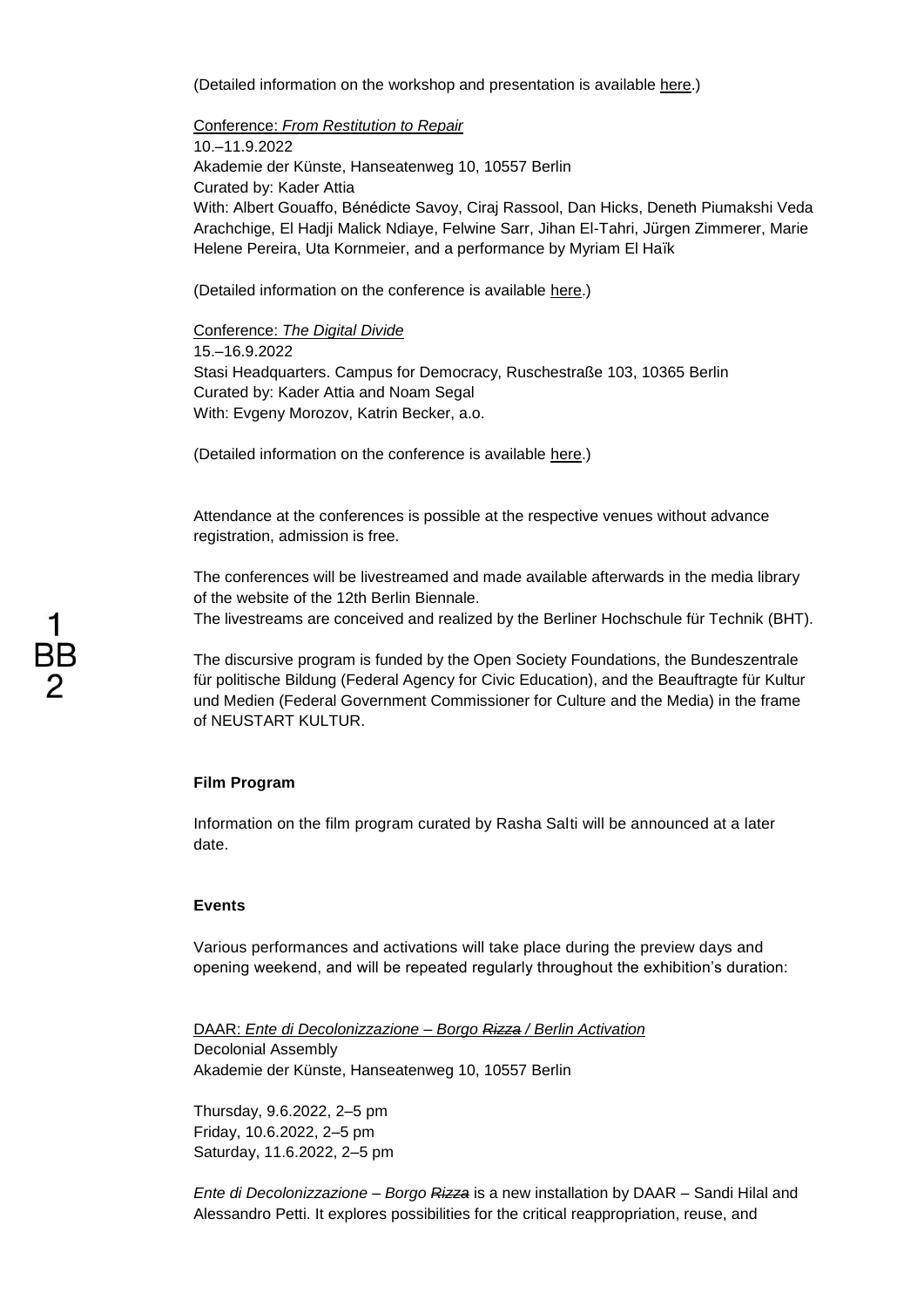subversion of fascist colonial architecture and its modernist legacy. Through Decolonial Assemblies, a direct dialogue is initiated with groups, individuals, and associations that critically address the colonial past of the various contexts in which the work is installed. On June 10, the Decolonial Assembly will be realized in conversation with the UIA 2023 World Congress of Architects in Copenhagen Science Track.

With the support of Italian Council (10th Edition 2021) program to promote Italian contemporary art in the world by the Directorate-General for Contemporary Creativity for the Italian Ministry of Culture Cocommissioned and coproduced by Berlin Biennale for Contemporary Art, UIA 2023 World Congress Copenhagen Science Track

Myriam El Haïk: *Please Patterns* Live wall-drawing and piano performance KW Institute for Contemporary Art, Auguststraße 69, 10117 Berlin

Friday, 10.6.2022 2:30–3 pm Live wall-drawing 3:30–3:45 pm Live piano performance 4:00–4:15 pm Live piano performance 4:30–4:45 pm Live piano performance 4:45–5:15 pm Live wall-drawing

Thursdays, from 16.6.2022 (except 21.7.) 3:30–4 pm Live wall-drawing 4:30–4:45 pm Live piano performance 5:00–5:15 pm Live piano performance 5:30–5:45 pm Live piano performance 5:45–6:15 pm Live wall-drawing

Throughout the duration of the 12th Berlin Biennale, the artist will be present each Thursday afternoon to carry out a ritual of performing a large-scale wall-drawing and the original composition for piano Please Patterns. Both transform space, time, and their perception.

Commissioned and produced by Berlin Biennale for Contemporary Art

Uriel Orlow: *Reading Wood* **Performance** English, German, Portuguese Akademie der Künste, Pariser Platz 4, 10117 Berlin

Thursday, 9.6.2022 3–3:30 pm 4–4:30 pm

Friday, 10.6.2022 3–3:30 pm 4–4:30 pm

Saturday, 11.6.2022 12–12:30 pm 1–1:30 pm

Every Sunday, from 12.6.2022 (except 3.7.; 17.7.; 7.8.; 21.8.; 4.9.; 11.9.)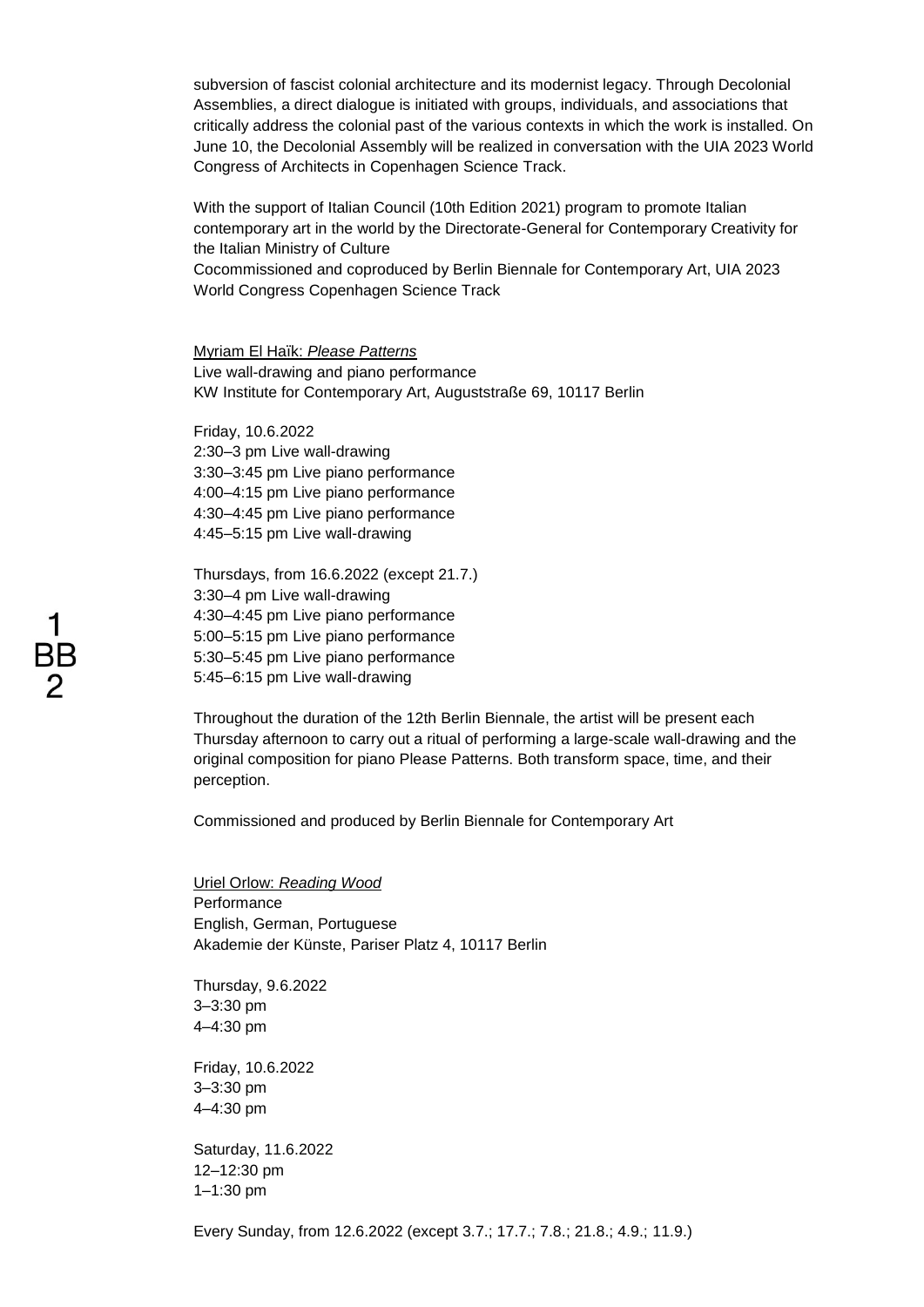3–3:30 pm 4–4:30 pm

If we are in a Library of Wood in which trees have become books, how do we read them? And if we realize they have all been taken without consent, how do we return them, and to whom? This activation/performance suggests restitution as an ongoing practice of memory and repair. With Berlin-based Portuguese performer Fabíola.

Commissioned and coproduced by Berlin Biennale for Contemporary Art With the support of Schweizer Kulturstiftung Pro Helvetia

Zach Blas: *Unknown Ideals* Book launch and conversation **English** KW Institute for Contemporary Art, Auguststraße 69, 10117 Berlin

Sunday, 12.6.2022, 5 pm

With: Ana Teixeira Pinto, Edit Molnár, Marc Siegel, Övül Ö. Durmuşoğlu, Zach Blas, and the designers of the book Studio Pandan | Ann Richter and Pia Christmann

The book *Unknown Ideals* offers an inquiry into Zach Blas's singular practice through a series of newly commissioned essays by Alexander R. Galloway, Pamela M. Lee, Mahan Moalemi, Kris Paulsen, an interview with Zach Blas by Övül Ö. Durmuşoğlu, and writings by the artist himself. These insightful contributions expand on the technological, queer, filmic, and cultural inquiries that comprise the rich world of Blas's practice, exemplary among his generation of digital artists.

Across his works, Blas closely engages the materiality of digital technologies while also drawing out the philosophies and imaginaries lurking in artificial intelligence, the internet, predictive policing, airport security, biometric recognition, and biological warfare. Blas embraces the media of computation, video, sculpture, and music in his installations, which confront biometric surveillance, the cult of optimization, and the reification of data Blas uses research-based practices to scrutinize the relationship between digital technologies and the cultures and politics that animate them. Critical of today's corporate internet giants and their ideological fascination with Ayn Rand, Blas extensively considers the beliefs, desires, fantasies, histories, and symbols latent in technical systems as he dwells on the horizons and edges, or what he calls the "outside," of dominant power structures. Reclaiming Rand's phrase the "unknown ideal," Blas points to both the liberatory potentialities and political challenges of the present: he imagines a proliferation of "unknown ideals" in order to dispute Rand's vision of the future. Refusing technological determinism, Blas's work makes space for escape through its celebration of queer ideality.

Organized by Edith-Russ-Haus for Media Art in collaboration with the 12th Berlin Biennale

Zach Blas: *Unknown Ideals*, 2022 Published by Sternberg Press and Edith-Russ-Haus for Media Art English/German Graphic design: Studio Pandan | Pia Christmann & Ann Richter 17 × 24 cm, 376 pages, 85 color and 11 b/w illustrations, softcover ISBN 978-3-95679-588-6 Price: 30 €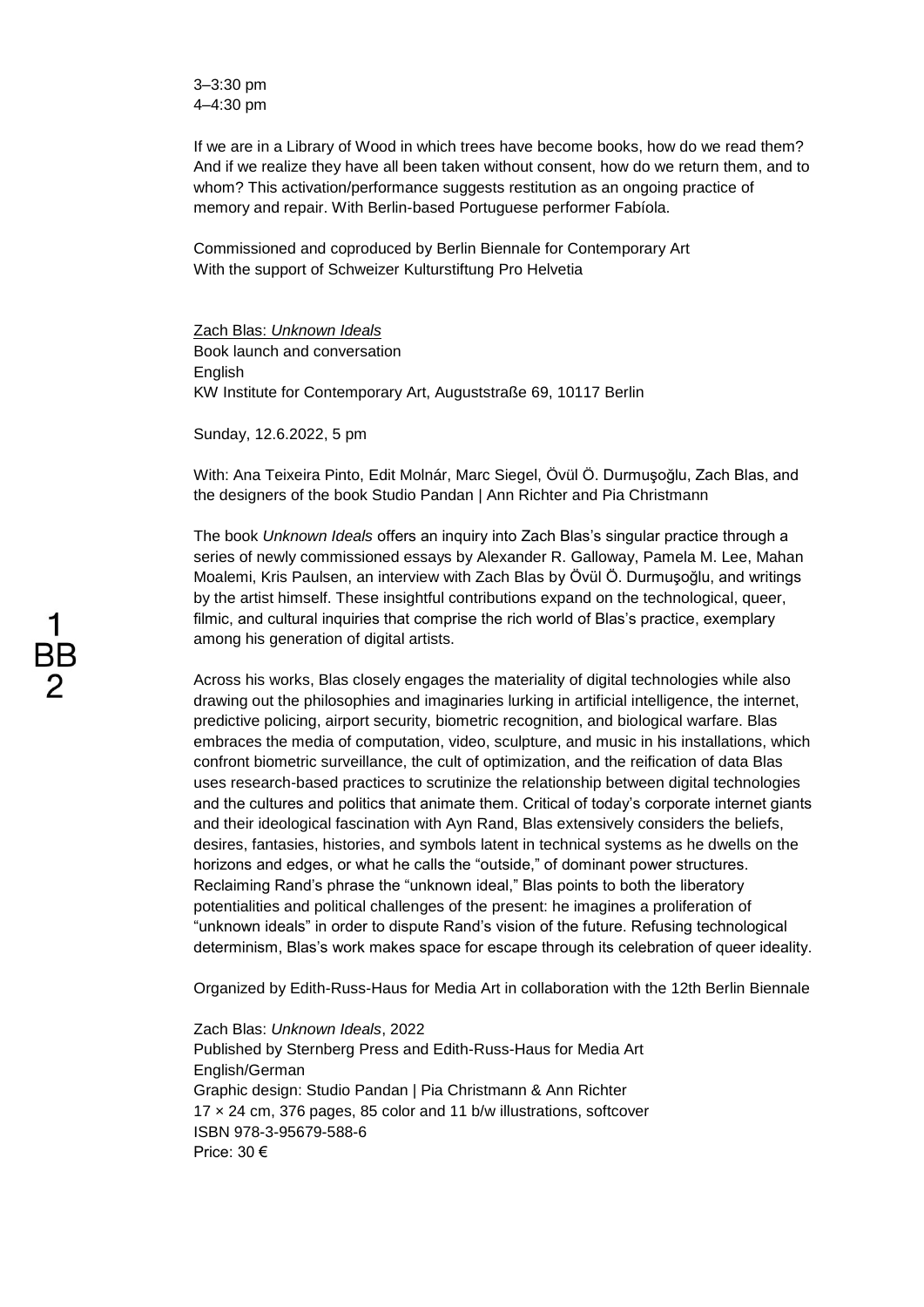Zuzanna Hertzberg: *Individual and Collective Resistance of Women During the Shoah* Artivistic spoken word performance English KW Institute for Contemporary Art, Auguststraße 69, 10117 Berlin

Thursday, 9.6.2022, 2–3 pm Saturday, 2.7.2022, 4–5 pm Saturday, 6.8.2022, 4–5 pm Saturday, 3.9.2022, 4–5 pm Friday, 16.9.2022, 4–5 pm Saturday, 17.9.2022, 4–5 pm Sunday, 18.9.2022, 3–4 pm

The *Individual and Collective Resistance of Women During the Shoah* performance is a continuation of my research and an attempt to recover herstories of resistance of Jewish women from Central and Eastern Europe—their ways of dealing with harsh reality, and the strategies and roles they have chosen in order to create differently built societies which are expanding. What methods did they use? What kind of social bonds allowed them to achieve the impossible? How did they respond to oppression? And how can we use this knowledge today in the battles we fight?

Emancipation in minority groups follows different rules than in majority groups. Patterns cannot be translated; coalitions and alliances are formed for different reasons. Solidarity is a reaction, not a choice. For those about whom I am talking, the most important act was to pass on testimony in various forms: shouted out before a public execution; written on scraps of toilet paper; the last will whispered to a friend before a dying woman's passing the will to survive. Not as a physical body, but as a part of a collective story to be passed on. Someone / something must survive. Survival is a form of victory. I refer to various attitudes in order to avoid building simplifying clichés.

Recovering biographies from scraps is an act of protest against what is in the textbooks and what is passed on to become the tools used to build fascism. A different view of the past yields new ways of looking at the present, and a chance for an unappropriated future. Lack of resistance is not only the result of powerlessness, but also an effect of social circumstances. Who has the right to remember and to speak for those who are absent? How much does it cost, and what are the rules for the distribution of knowledge? Is working on memory a real job?

I am part of the story. It is a story of sisterhood stretched over an extended timeline, an attempt to maintain dialogue through storytelling and simple human honesty by fulfilling the will of the heroines, who speak from a place of love.

L'chaim! for life! but life and survival is not enough—I take over and pass on the story so that it can come true.

## (Text: Zuzanna Hertzberg)

With the support of Adam Mickiewicz Institute; The Tarbut Fellowship; ZAiKS Creativity Support Fund

Visual material and images from the archives Beit Lohamei Haghetaot – Ghetto Fighters' House Museum Archives, Western Galilee; The Yad Vashem – World Holocaust Remembrance Center Archives, Jerusalem; Jewish Historical Institute Archives, Warsaw; Central Archives of Modern Records, Warsaw; The Archives of the Auschwitz-Birkenau State Museum, Oświęcim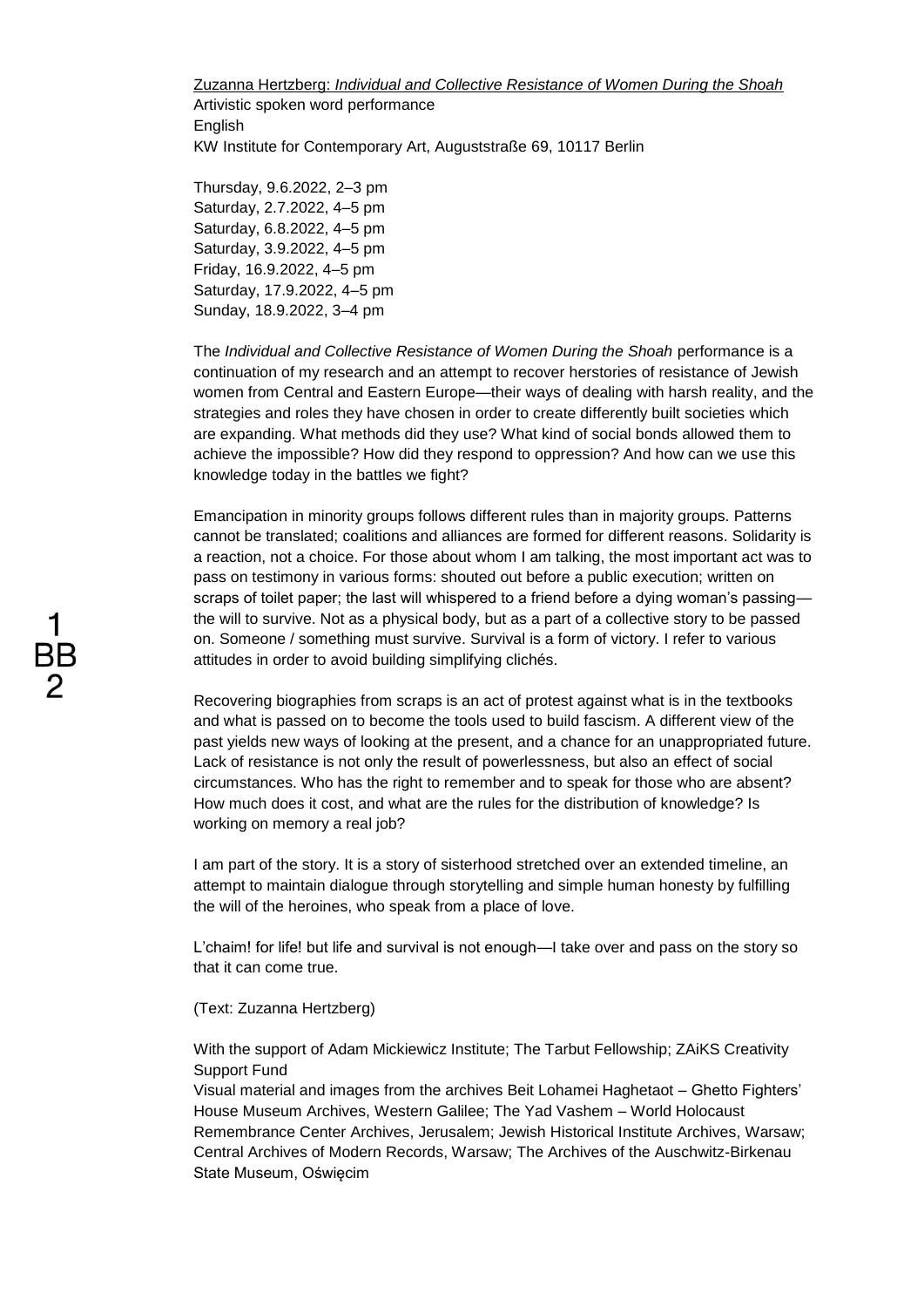## 7. *BB12 Curators Workshop: It Speaks to Me*

## **Workshop for curators in the frame of the 12th Berlin Biennale for Contemporary Art, directed by Reem Shadid 4.–10.7.2022**

On the occasion of the 12th Berlin Biennale, curator Kader Attia has invited Reem Shadid to develop and reimagine the format of the Curators Workshop. Following a series of successful theme-based workshops held in conjunction with the 4th to 11th editions of the Berlin Biennale, this iteration—drawing on Attia's decolonial concept for the 12th Berlin Biennale and its thematic areas—addresses pressing questions about how to place artistic practice at the heart of what we do. Invited participants will have the opportunity to discuss these topics in close collaboration with curators, speakers, Berlin Biennale staff, and invited contributors. In collaboration with the Allianz Kulturstiftung, BMW Group, Goethe-Institut e. V., and Institut für Auslandsbeziehungen (ifa), the Berlin Biennale invites a group of fourteen early-career curators, educators, and other practitioners to participate in a one-week workshop.

The *BB12 Curators Workshop: It Speaks to Me* takes language as a departure point to consider where our conversations have gone astray—from one another, our (art) practice, and our lived experiences. This insistence on doubting or repurposing language comes from an urgency to understand that language is not just the utterance of content—a mere tool for expression—but constitutes the act of speaking itself.

Art innately and persistently searches for adequate forms of language to address, engage, or transcend our current conditions. Rapid shifts in technology and modes of art production and the increased institutionalization of artistic and curatorial practice have entrapped us in a closed loop that recycles and regurgitates the same language within new and familiar forms, media, and aesthetics. Such forms continue to (un)intentionally reproduce decontextualized generic discourses, thus limiting our current conversation and actions. This entrapment also reaffirms our growing rift with(in) lived reality—creating a real sociopolitical imaginary stalemate directly related to language's inadequacy. So, what do we do when the language we use is no longer sufficient to continue or change existing conversations given ever-evolving colonial, capitalist, and patriarchal systems and patterns? Where is curatorial practice situated within this conundrum, and what can it allow us to do despite its exploitation of language? How can we find and make visible language that is more rooted in practice, and whose aesthetics are derived from the specificities of its context? The workshop invites participants to consider how curatorial practice can reappropriate language that has been sequestered and used against us, in order to contribute to the emergence and redesignation of spaces so that other types of mediations, translations, and encounters may take place.

#### Participants:

Adam Hajyahiya, Amogelang Eva Maledu, Emmanuel Chimezie Ndefo, Epona Hamdan, Gabriela Pereira Gutiérrez, Hà Vu Thai, Joud Al-Tamimi, Karon Sabrina Corrales, Kristzian Gabor Toro, Madhushree Kamak, Mahmoud Alshaer, Rasmus Thor Christensen, Reem M. Marji, Sibongile Oageng Kabeni Msimango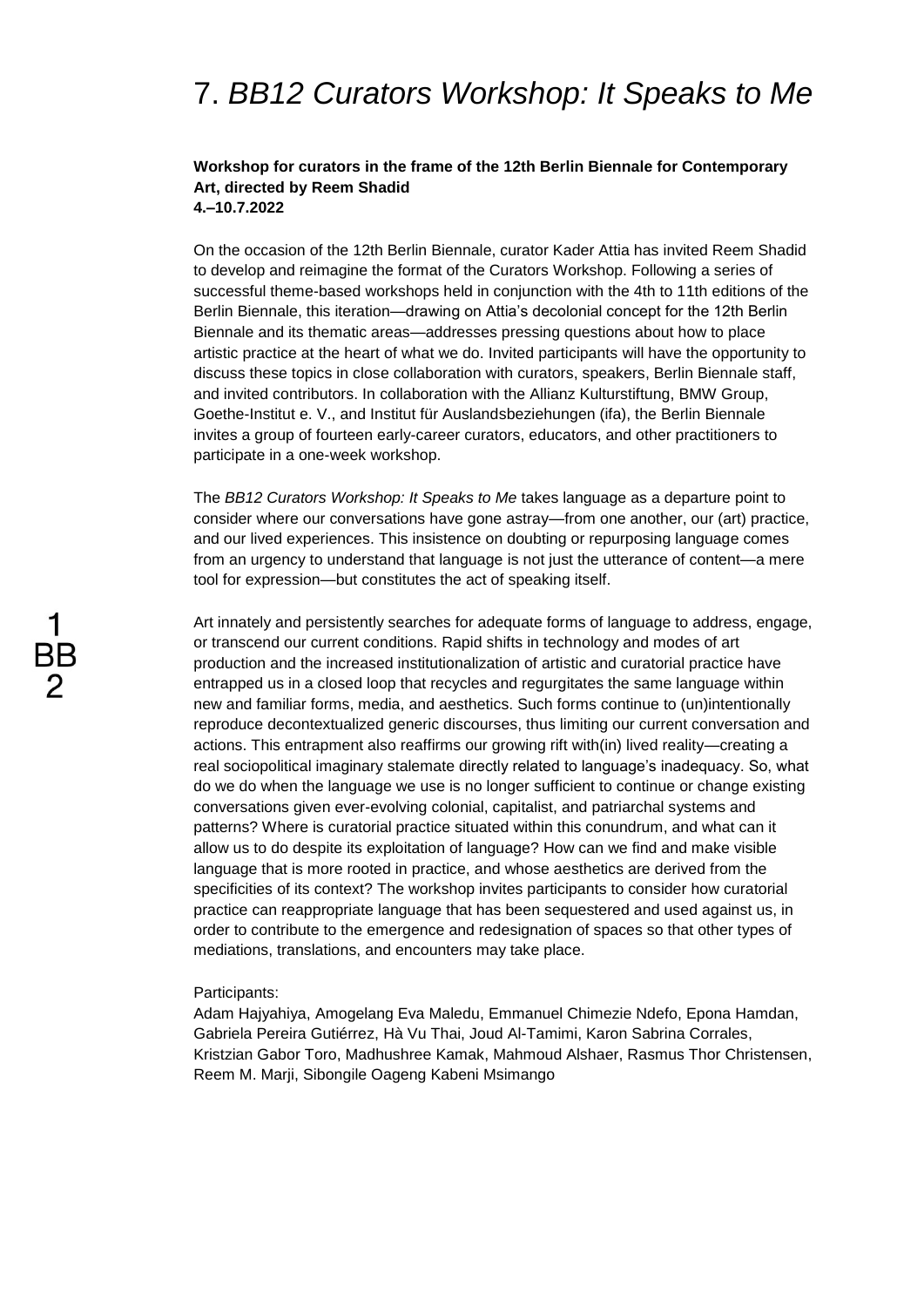## 8. Fact Sheet

### **Title of the exhibition**

*Still Present!*

**Curator** Kader Attia

## **Artistic Team**

Ana Teixeira Pinto, Đỗ Tường Linh, Marie Helene Pereira, Noam Segal, Rasha Salti

**Director** Gabriele Horn

**Duration of the exhibition** 11.6.–18.9.2022

**Opening** Friday, 10.6.2022, 7–10 pm, all venues (open to the public)

## **First public day**

Saturday, 11.6.2022, 11 am–7 pm

## **Press conference and press preview**

| Press conference: | Thursday, 9.6.2022, 11:30 am (accreditation and registration |
|-------------------|--------------------------------------------------------------|
|                   | required)                                                    |
|                   | Akademie der Künste, Hanseatenweg 10, 10557 Berlin           |
| Press preview:    | 9.–10.6.2022, 10 am–6 pm (accreditation required)            |
|                   | all venues                                                   |

### **Press images**

Images for current press coverage are available in the press section of our website.

### **List of works**

A list of the works in the exhibition is available here.

### **Venues and opening hours**

Akademie der Künste Hanseatenweg 10, 10557 Berlin Wed–Mon 11 am–7 pm, Tue closed Wheelchair accessible

Akademie der Künste Pariser Platz 4, 10117 Berlin Wed–Mon 11 am–7 pm, Tue closed Wheelchair accessible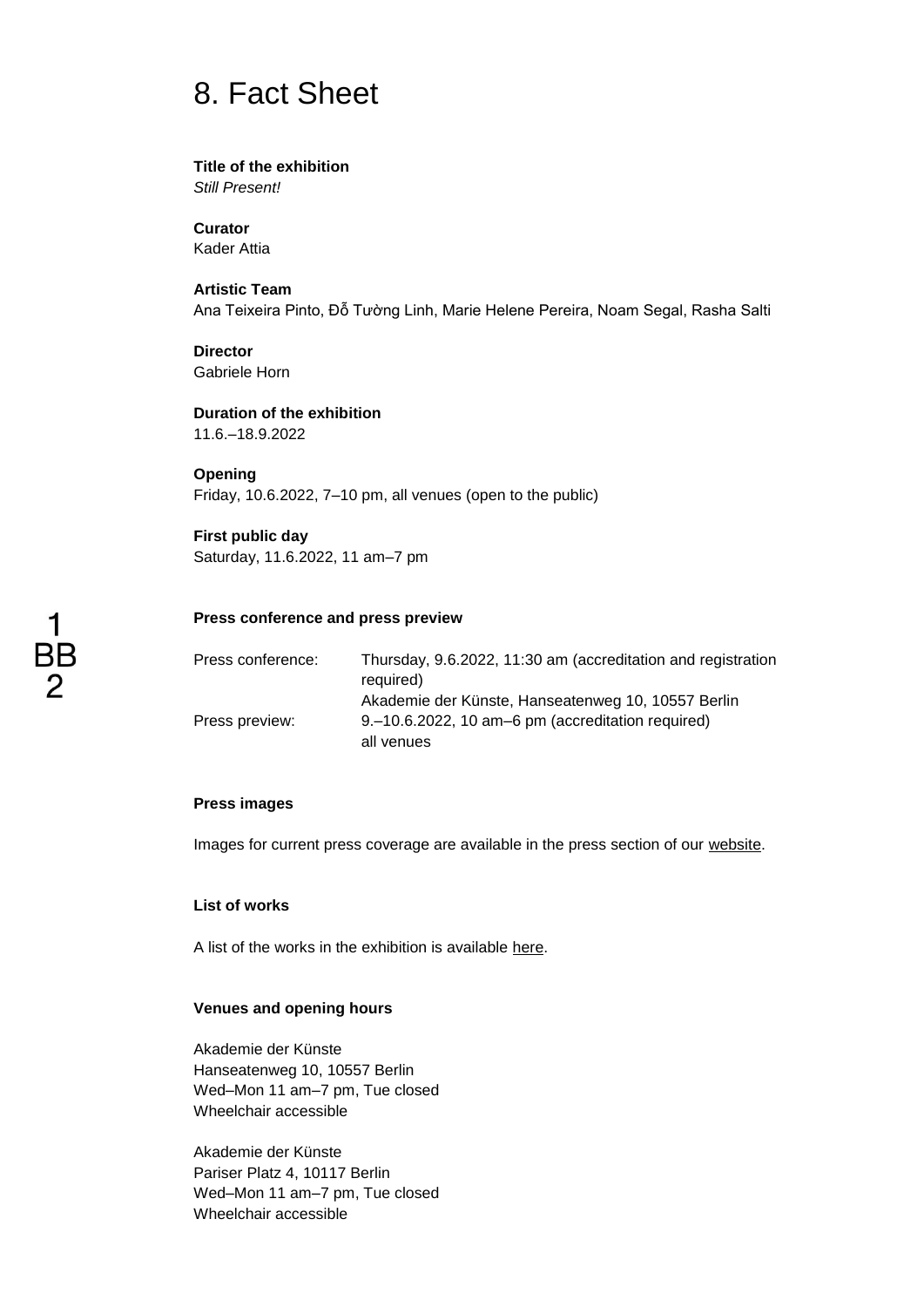Dekoloniale Memory Culture in the City Wilhelmstraße 92, 10117 Berlin Can be visited at any time (storefront vitrine) Wheelchair accessible

Hamburger Bahnhof – Museum für Gegenwart – Berlin Invalidenstraße 50–51, 10557 Berlin Tue–Fri 10 am–6 pm, Thu 10 am–8 pm, Sat–Sun 11 am–6 pm, Mon closed Limited wheelchair access

KW Institute for Contemporary Art Auguststraße 69, 10117 Berlin Wed–Mon 11 am–7 pm, Tue closed Limited wheelchair access

Stasi Headquarters. Campus for Democracy Ruschestraße 103, Haus 7 and 22, 10365 Berlin Wed–Mon 11 am–6 pm, Tue closed Limited wheelchair access

## **Tickets**

Admission, all exhibition venues 18 €

Groups of 10 or more, per person 16 €

Reduced admission\* 9 €

Groups, reduced\* 7 €

Free admission for those 18 and under, berlinpass holders, Freunde of KW and Berlin Biennale (KW Freunde e. V.) members, and on the first Sunday of every month.

Tickets for Museum Sunday can only be booked [online.](https://shop.museumssonntag.berlin/#/tickets/time?group=timeSlot)

\* Reduction is valid for students, those in Federal Volunteer Service, BBK members, unemployed persons, and disabled persons (at least 50 % "GdB") upon the presentation of relevant identification.

## **Publication**

Guidebook: 12th Berlin Biennale for Contemporary Art: *Still Present!* Published by the Berlin Biennale for Contemporary Art, 2022 English/German Graphic design: Martin Wecke and Fabian Maier-Bode 18 × 25 cm, 304 pages, 177 color images, softcover Price: 12 € / press price: 8 €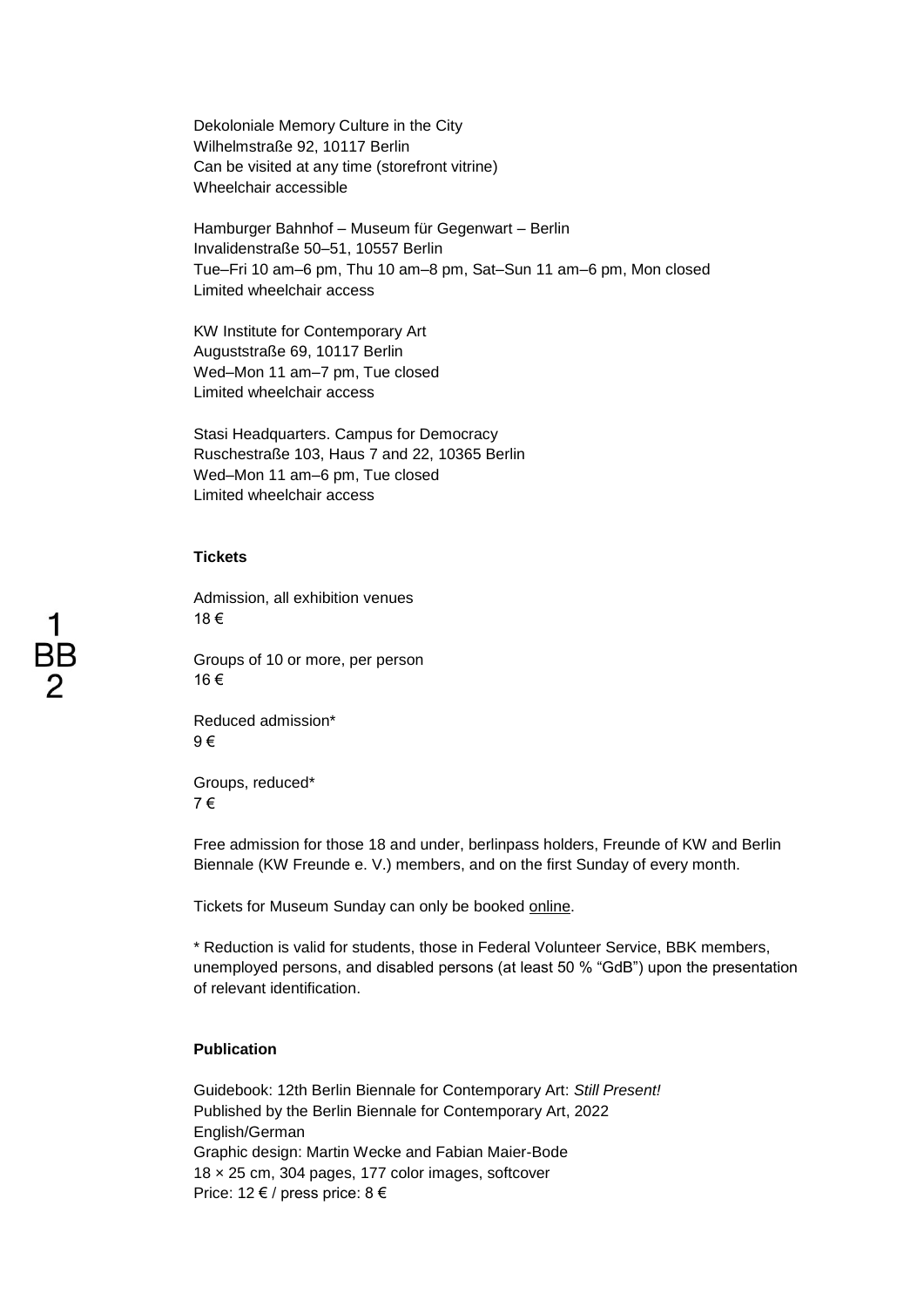## **Guided Tours**

Public guided tours are free of charge with a valid exhibition ticket. Reservation in advance is not required, but capacity is limited. Further information can be found in the section *Public Program – Mediation Program* of this press kit and on our [website.](https://12.berlinbiennale.de/program/filter/format:guided-tour)

## **Public Program**

Information on events during the 12th Berlin Biennale is available on our [website](https://12.berlinbiennale.de/about/projects/) as well as in the section *Public Program* of this press kit.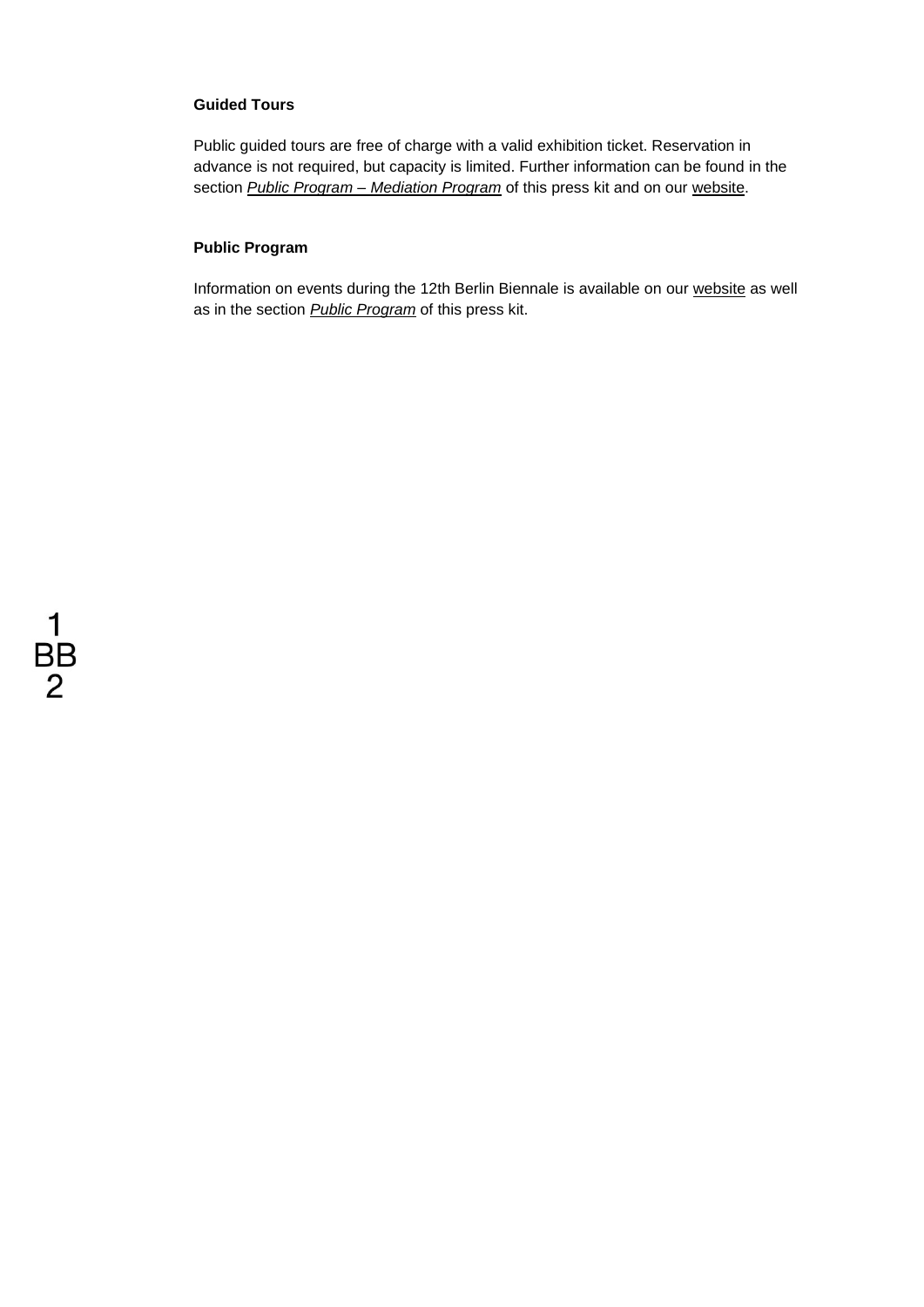## 9. Publication

## **Guidebook**

### **12th Berlin Biennale for Contemporary Art:** *Still Present!*

With texts by: Ana Teixeira Pinto, Ari Gautier, Blanca Victoria López, Blandine Chavanne, Boudou Karima, David Chavalarias, Đỗ Tường Linh, Doreen Mende, Florian Sông Nguyễn, Forensic Architecture, Françoise Vergès, Gesine Borcherdt, Giscard Bouchotte, Haig Aivazian, Heidi Ballet, Huey Copeland, Imani Jacqueline Brown, Jean-Jacques Lebel, Joanna Warsza, Joud Halawani Al-Tamimi, Kader Attia, Kim West, Lotte Arndt, Marie Helene Pereira, Maryam Kazeem, Matteo Lucchetti, Michele Faguet, Moses März, Najrin Islam, Negar Azimi, Noam Segal, Olivier Marboeuf, Omar Kholeif, Prabhakar Kamble, Praneet Soi, Przemysław Strożek, Rachel Kent, Rasha Salti, Reem Shadid, Rijin Sahakian, Sabine Weier, Samira Ghoualmia, Sarah Rogers, Sumesh-Manoj-Sharma, Tammy Nguyen, William J. Simmons, Zach Blas

Published by the Berlin Biennale for Contemporary Art, 2022 English/German Graphic design: Martin Wecke and Fabian Maier-Bode 18 × 25 cm, 304 pages, 177 color images, softcover ISBN: 978-3-00-071963-9 Price: 12 €

Upon presentation of a valid press ID or the accreditation confirmation, the guidebook is available at KW Institute for Contemporary Art for the press price of 8 €.



# BB 2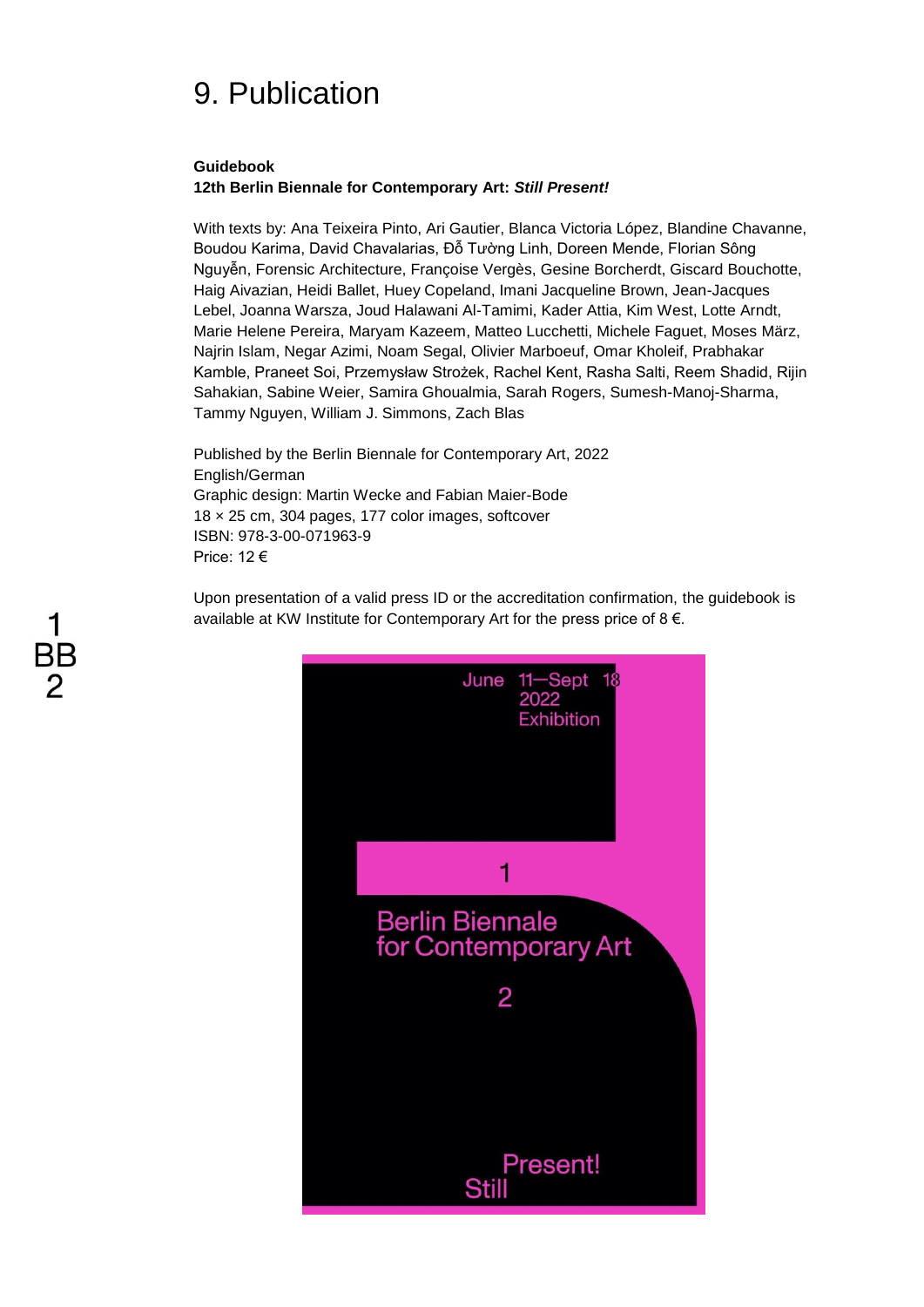## 10. Merchandise

## **Bag**

Screen-printed heavyweight cotton bag in the design by Martin Wecke and Fabian Maier-Bode for the 12th Berlin Biennale Made in Europe Two designs in limited edition Price: 12 €



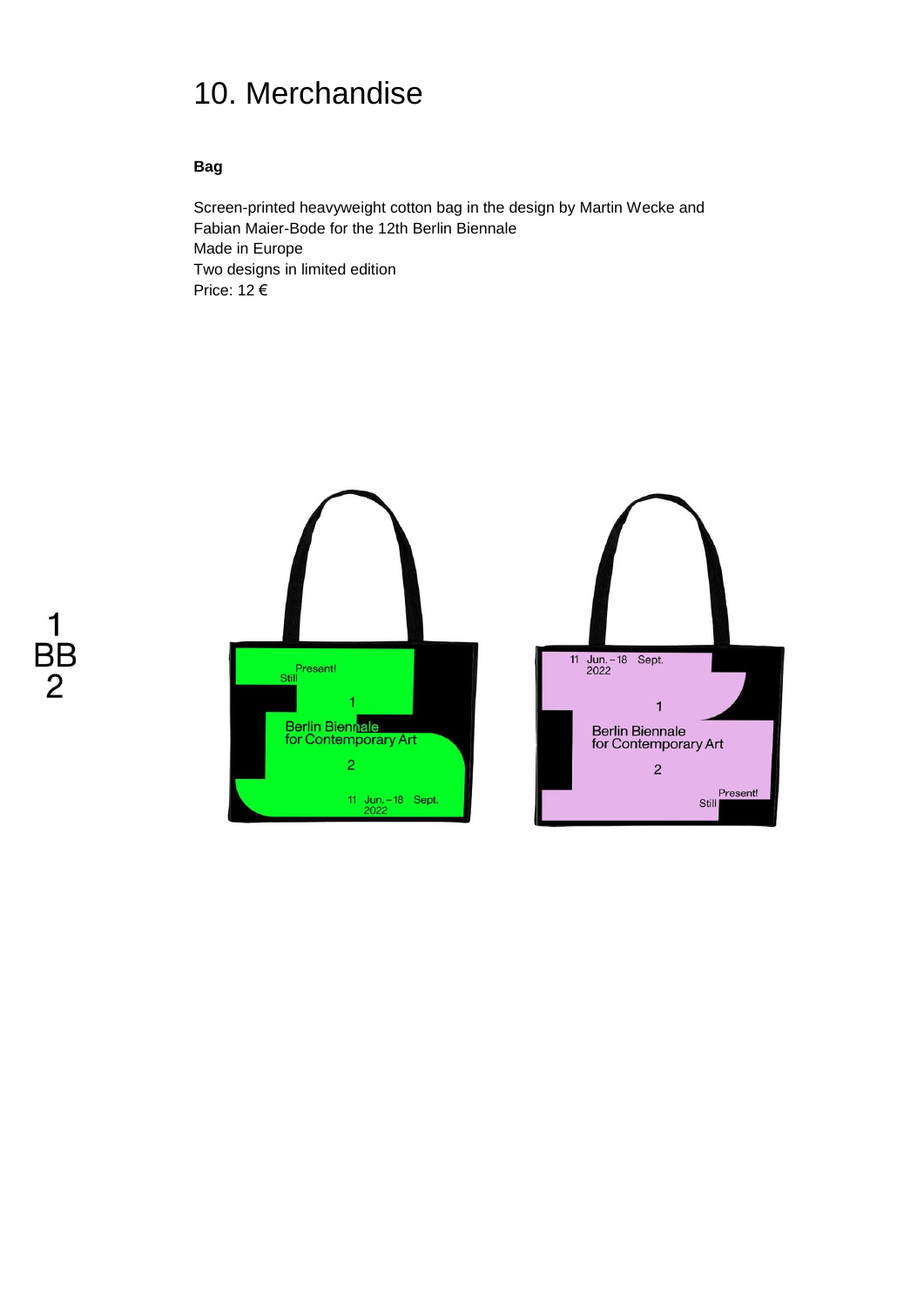## 11. History of the Berlin Biennale

Since its founding in 1996, the Berlin Biennale for Contemporary Art has become one of the most important international forums for contemporary art. Each edition brings together the most influential current positions of artists, theorists, and practitioners from a variety of fields in one of the most culturally progressive cities in Europe.

The Berlin Biennale takes place every two years at varying locations in Berlin and is defined by the differing concepts of its renowned curators. It promotes experimental formats and provides the appointed curators the space and freedom to present the latest relevant and challenging positions independent of the art market and collection interests. Participation in the exhibition has contributed to numerous young artists achieving international status.

The 1st Berlin Biennale took place in 1998. It was founded on the initiative of Eberhard Mayntz (†) and Klaus Biesenbach—founding director of Kunst-Werke Berlin—in order to promote a representative and international forum for contemporary art in Berlin. The significance of the biennial within the cultural landscape is reflected by the continuous funding provided by the Kulturstiftung des Bundes (German Federal Cultural Foundation) since 2004. In 2021, the funding was committed again for the 13th Berlin Biennale (2024) with 3 Mio Euro.

## **Previous Curators of the Berlin Biennale**

1. Berlin Biennale (1998) Klaus Biesenbach with Nancy Spector and Hans Ulrich Obrist

2. Berlin Biennale (2001) Saskia Bos

3. Berlin Biennale (2004) Ute Meta Bauer

4. Berlin Biennale (2006) Maurizio Cattelan, Massimiliano Gioni, and Ali Subotnick

5. Berlin Biennale (2008) Adam Szymczyk and Elena Filipovic

6. Berlin Biennale (2010) Kathrin Rhomberg

7. Berlin Biennale (2012) Artur Żmijewski together with the associate curators Voina and Joanna Warsza

8. Berlin Biennale (2014) Juan A. Gaitán and the Artistic Team Tarek Atoui, Natasha Ginwala, Catalina Lozano, Mariana Munguía, Olaf Nicolai, and Danh Vo

9. Berlin Biennale (2016) DIS (Lauren Boyle, Solomon Chase, Marco Roso, David Toro)

10. Berlin Biennale (2018) Gabi Ngcobo with Nomaduma Rosa Masilela, Serubiri Moses, Yvette Mutumba, and Thiago de Paula Souza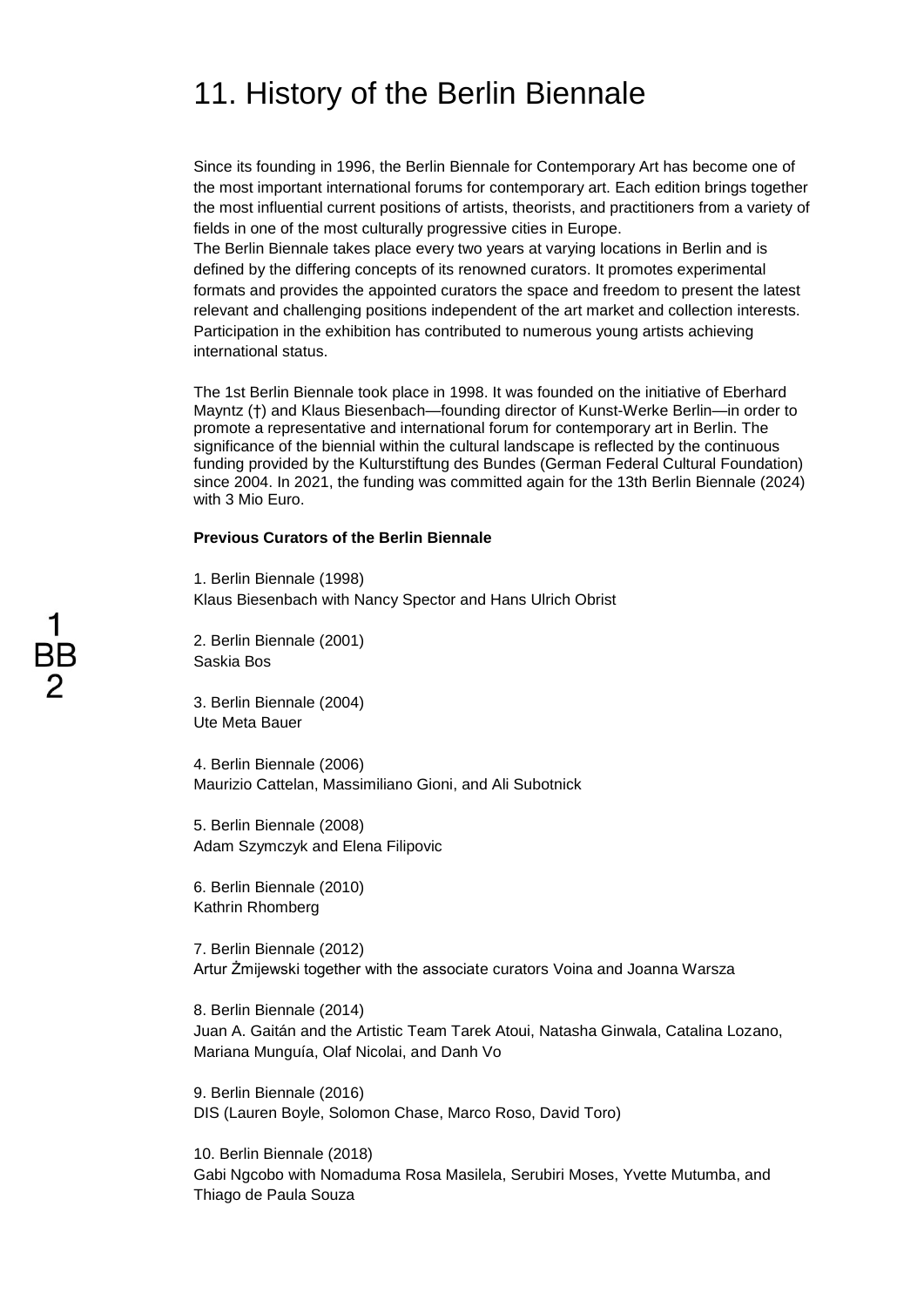11. Berlin Biennale (2020) María Berríos, Renata Cervetto, Lisette Lagnado, and Agustín Pérez Rubio

This year's 12th Berlin Biennale is curated by Kader Attia in collaboration with the members of the Artistic Team: Ana Teixeira Pinto, Đỗ Tường Linh, Marie Helene Pereira, Noam Segal, and Rasha Salti.